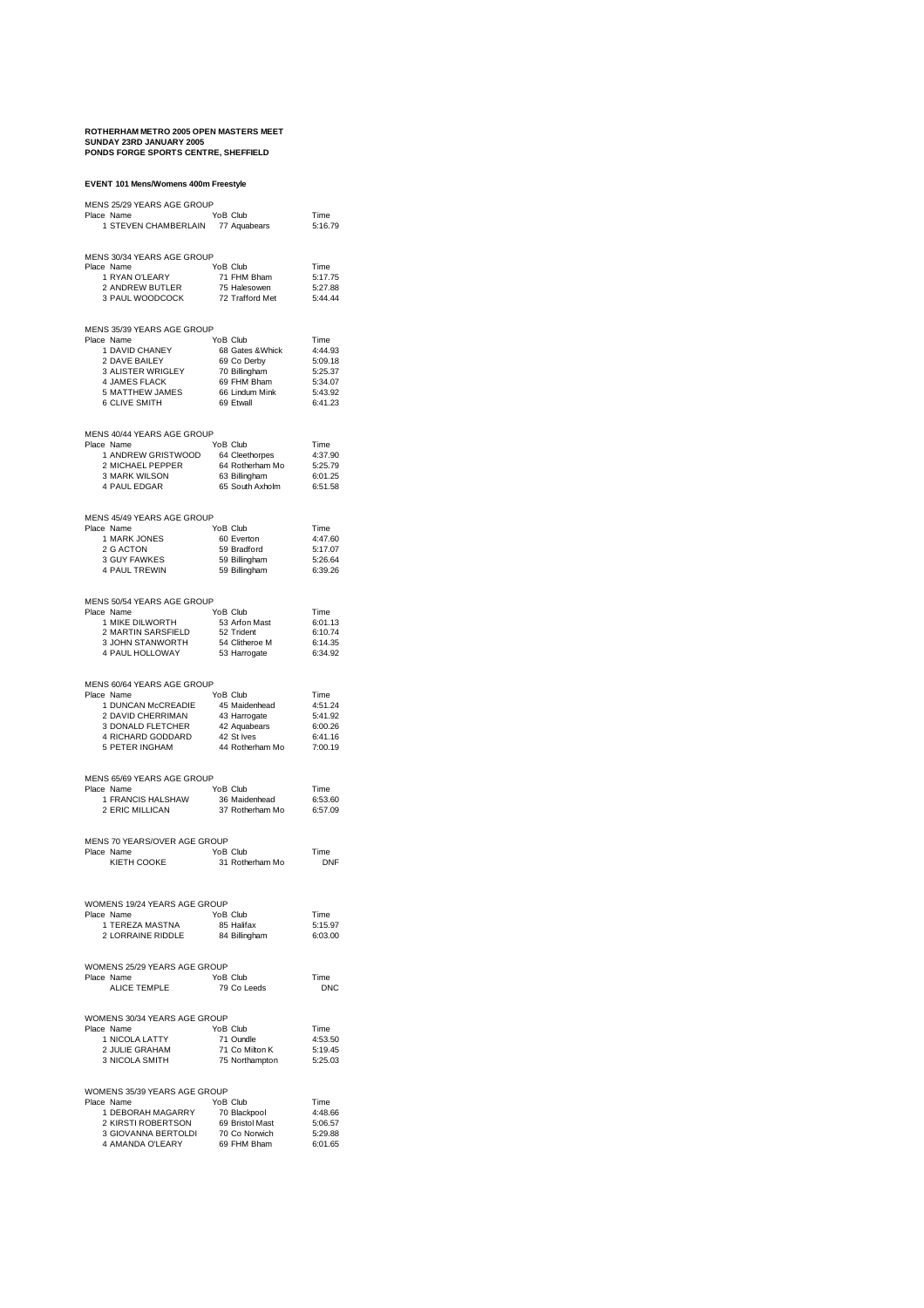| WOMENS 40/44 YEARS AGE GROUP<br>Place Name                                                                                                                                                                                                                                                                                                                  |          | YoB Club                                                         | Time                                             |
|-------------------------------------------------------------------------------------------------------------------------------------------------------------------------------------------------------------------------------------------------------------------------------------------------------------------------------------------------------------|----------|------------------------------------------------------------------|--------------------------------------------------|
| WOMENS 45/49 YEARS AGE GROUP<br>Place Name<br>1 MARGARET SMITH<br>2 BERENICE WILSON 60 Spondon<br>3 TAMSIN JAGGS 60 Camden Swiss<br>3 TAMSIN JAGGS<br>3 TAMSIN JAGGS<br>4 ROSANNA COUSINS 60 Scuttpen 6:31.18<br>5:32.51<br>5 SHIRLEY FAWKES 60 Southport<br>5 GIME 6:04.20<br>6 MOIRA ATKINSON 57 Co Newcastle<br>7 JUDITH PASCALE 57 Gates &Whick 7:02.63 |          | YoB Club                                                         | Time<br>5:10.55                                  |
| WOMENS 50/54 YEARS AGE GROUP<br>Place Name<br>1 JENNIFER MERRITT                                                                                                                                                                                                                                                                                            |          | YoB Club<br>51 Spondon                                           | Time<br>5:52.21                                  |
| WOMENS 55/59 YEARS AGE GROUP<br>Place Name<br>1 EVA PALMER<br>2 JEAN HIATT                                                                                                                                                                                                                                                                                  | YoB Club | 49 Macclesf'ldM<br>47 Spondon                                    | Time<br>7:03.28<br>7:36.54                       |
| WOMENS 60/64 YEARS AGE GROUP<br>Place Name<br><sup>9</sup> Name<br>1 DOREEN GORDON<br>2 LESLEY CLARK                                                                                                                                                                                                                                                        |          | YoB Club<br>YoB Club<br>42 Southport<br>43 FHM Bham              | Time<br>6:37.19<br>9:23.56                       |
| WOMENS 65/69 YEARS AGE GROUP<br>Place Name<br>1 BRENDA WALKER                                                                                                                                                                                                                                                                                               | YoB Club | 38 Co Chester                                                    | Time<br>7:15.65                                  |
| EVENT 102 Mens 100m Butterfly                                                                                                                                                                                                                                                                                                                               |          |                                                                  |                                                  |
| 19/24 YEARS AGE GROUP<br>Place Name<br>3 DOUGLAS ALEXANDER 86 Swindon Dolp                                                                                                                                                                                                                                                                                  |          | ծգ nailla∧<br>84 South Hunsle                                    | Time<br>59.08<br>$1:00.98$<br>$1:07.67$          |
| 25/29 YEARS AGE GROUP<br>Place Name<br>JONATHAN AUDIS<br>ROBERT ALLCOTE                                                                                                                                                                                                                                                                                     | YoB Club | YoB Club Time<br>80 Swindon Dolp DNC<br>77 Swadlincote IS ST 0L. | Time                                             |
| 35/39 YEARS AGE GROUP<br>Place Name<br>B IName<br>1 DAVID MORGAN<br>2 ROBERT PULLAN<br>3 DAVE BAILEY<br>4 PHILIP CROXALL                                                                                                                                                                                                                                    | YoB Club | 68 Co Sheffield<br>68 Wolv'hampton<br>69 Co Derby<br>69 Colne    | Time<br>1:06.49<br>1:07.23<br>1:15.66<br>1:21.00 |
| 40/44 YEARS AGE GROUP<br>Place Name<br>1 PAUL MOXHAM<br>MATTHEW GRANT                                                                                                                                                                                                                                                                                       |          | roB Club<br>62 St Ives<br>64 Gates & Whick DIS FI OL.            | Time<br>1:41.13                                  |
| 45/49 YEARS AGE GROUP<br>Place Name<br>1 MARK JONES                                                                                                                                                                                                                                                                                                         |          | YoB Club<br>60 Everton                                           | Time<br>1:16.83                                  |
| 55/59 YEARS AGE GROUP<br>Place Name<br>1 KEITH ROTHWELL                                                                                                                                                                                                                                                                                                     |          | YoB Club<br>49 Arfon Mast                                        | Time<br>1:30.63                                  |
| 60/64 YEARS AGE GROUP<br>Place Name                                                                                                                                                                                                                                                                                                                         |          | YoB Club                                                         | Time                                             |
| 1 DAVID CHERRIMAN                                                                                                                                                                                                                                                                                                                                           |          | 43 Harrogate                                                     | 1:23.32                                          |
| 65/69 YEARS AGE GROUP<br>Place Name<br>1 JOHN WARD                                                                                                                                                                                                                                                                                                          |          | YoB Club<br>37 Sheffield C                                       | Time<br>1:41.15                                  |
| EVENT 103 Womens 120+ 4X1 M.T                                                                                                                                                                                                                                                                                                                               |          |                                                                  |                                                  |
| Place Name<br>1 BRADFORD SC<br>2 BINGHAM<br>3 CLITHEROE MASTERS                                                                                                                                                                                                                                                                                             |          | YoB Club<br>50 Bradford<br>50 Bingham<br>50 Clitheroe M          | Time<br>2:35.40<br>2:37.16<br>2:37.52            |

## **EVENT 104 Mens 120+ 4X1 F.T.**

| Place Name |  |  | YoB Club | Time |
|------------|--|--|----------|------|
|------------|--|--|----------|------|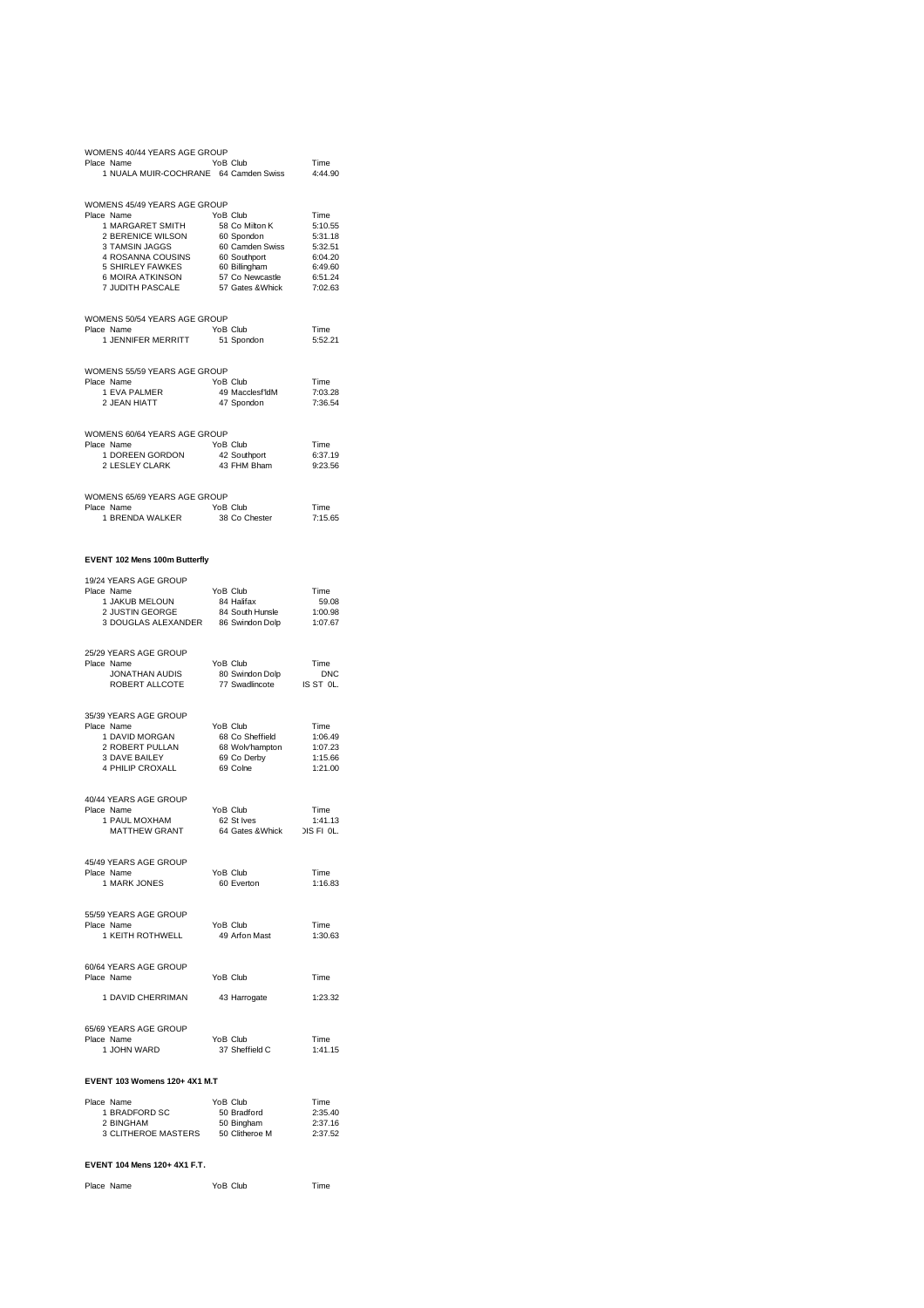| 1 SWINDON DOLPHINS 50 Swindon Dolp 1:41.25<br>2 NEWBURN 50 Newburn 2:14.78                                                                                                                                                             |                                                                 |                |
|----------------------------------------------------------------------------------------------------------------------------------------------------------------------------------------------------------------------------------------|-----------------------------------------------------------------|----------------|
| EVENT 105 Womens 50m Butterfly                                                                                                                                                                                                         |                                                                 |                |
| 25/29 YEARS AGE GROUP                                                                                                                                                                                                                  |                                                                 |                |
| Place Name<br>∈ ivame<br>1 LAURA SIMPSON                                                                                                                                                                                               | YoB Club<br>76 Clitheroe M                                      | Time<br>40.66  |
| 30/34 YEARS AGE GROUP<br>Place Name                                                                                                                                                                                                    | YoB Club                                                        | Time           |
|                                                                                                                                                                                                                                        |                                                                 | 32.15<br>34.48 |
|                                                                                                                                                                                                                                        |                                                                 | 35.88          |
| e Name<br>1 SUZANNE HURST 74 FHM Bham<br>2 SADIE OSBORNE 75 Northampton<br>3 SHARON PERRY 72 Co Sheffield<br>4 EMMA BLOWER 71 Trafford Met                                                                                             |                                                                 | 36.36          |
| 35/39 YEARS AGE GROUP                                                                                                                                                                                                                  |                                                                 |                |
| Place Name                                                                                                                                                                                                                             |                                                                 | Time<br>34.80  |
|                                                                                                                                                                                                                                        |                                                                 | 34.88          |
|                                                                                                                                                                                                                                        |                                                                 | 37.33<br>37.66 |
| Prime VoB Club<br>1 RUTH RHODES<br>1 RUTH RHODES<br>2 TRACY WESSELINGH 66 DerbyPhoenix<br>3 DEBORAH LANSLEY-HOG 67 Lindum Mink<br>4 LYNNE DAWSON 67 Chapeltown<br>5 JULIE WATSON 70 Clitheroe M                                        |                                                                 | 43.78          |
| 40/44 YEARS AGE GROUP                                                                                                                                                                                                                  |                                                                 |                |
| Place Name                                                                                                                                                                                                                             |                                                                 | Time<br>36.87  |
|                                                                                                                                                                                                                                        |                                                                 | 37.40          |
|                                                                                                                                                                                                                                        |                                                                 | 38.50<br>38.74 |
| 4 TEARS AND CHANNEY<br>1 DIANE CHANEY<br>1 DIANE CHANEY<br>2 TRACY BARNES<br>3 AUDREY BROWN<br>4 JILL TAYLOR<br>5 ISOBEL TAYLOR<br>5 SCHER CHANNER CONTROL CONTROL AT A SAUDREY AND A MILL TAYLOR<br>5 ISOBEL TAYLOR<br>61 Clitheroe M |                                                                 | 40.80          |
| 45/49 YEARS AGE GROUP<br>Place Name                                                                                                                                                                                                    |                                                                 |                |
| e Name<br>1 JUDY HATTLE<br>2 MARGARET SMITH                                                                                                                                                                                            | YoB Club Time<br>60 Gates & Whick 31.06<br>58 Co Milton K 32.93 |                |
|                                                                                                                                                                                                                                        |                                                                 |                |
| 50/54 YEARS AGE GROUP<br>Place Name<br>1 SALLY SHIELDS<br>2 JACKIE HUGHES                                                                                                                                                              | YoB Club                                                        | Time           |
|                                                                                                                                                                                                                                        | тов Club<br>54 Bo Kirklees<br>53 Lindum Mink                    | 38.51          |
|                                                                                                                                                                                                                                        |                                                                 | 48.54          |
| 55/59 YEARS AGE GROUP<br>Place Name                                                                                                                                                                                                    | YoB Club                                                        | Time           |
| 1 SHIRLEY HINCHLIFFE                                                                                                                                                                                                                   | 46 South Axholm                                                 | 54.77          |
| 60/64 YEARS AGE GROUP<br>Place Name                                                                                                                                                                                                    |                                                                 |                |
| 4 YEARS AGE GROUP<br>TO PARE AND READ TO A 42 Southport<br>TURITH PEACE 42 FHM Bham                                                                                                                                                    |                                                                 | Time<br>51.76  |
| JUDITH PEACE                                                                                                                                                                                                                           |                                                                 | <b>DNC</b>     |
| EVENT 106 Mens 50m Backstroke                                                                                                                                                                                                          |                                                                 |                |
| 19/24 YEARS AGE GROUP<br>Place Name                                                                                                                                                                                                    | YoB Club                                                        | Time           |
| e name<br>1 JAKUB MELOUN                                                                                                                                                                                                               | 84 Halifax                                                      | 28.13          |
| 25/29 YEARS AGE GROUP<br>Place Name                                                                                                                                                                                                    | YoB Club                                                        | Time           |
| 1 JONATHAN AUDIS                                                                                                                                                                                                                       | 80 Swindon Dolp                                                 | 28.83          |
| 1 JONA I HAN AUDIS<br>2 CHRISTIAN COWIE                                                                                                                                                                                                | 79 Swindon Dolp                                                 | 29.84          |
| 30/34 YEARS AGE GROUP<br>Place Name                                                                                                                                                                                                    | YoB Club                                                        | Time           |
| 1 WARREN BEW                                                                                                                                                                                                                           | 71 Chapeltown                                                   | 35.16          |
| 2 JOHN PICKLES<br>3 RYAN O'LEARY                                                                                                                                                                                                       | 71 Skipton<br>71 FHM Bham                                       | 37.88<br>40.86 |
|                                                                                                                                                                                                                                        |                                                                 |                |
| 35/39 YEARS AGE GROUP<br>Place Name                                                                                                                                                                                                    | YoB Club                                                        | Time           |
| 1 PETER JONES                                                                                                                                                                                                                          | 70 Clitheroe M                                                  | 29.64          |
| 2 A WILSON<br>3 BOB WHITTAKER                                                                                                                                                                                                          | 66 Bradford<br>70 Colpe<br>70 Colne                             | 35.66<br>38.21 |
| 4 IAN WALLER                                                                                                                                                                                                                           | 69 Cleethorpes                                                  | 39.41          |
| 5 SIMON CHADDERTON 68 Clitheroe M                                                                                                                                                                                                      |                                                                 | 44.76          |
| 40/44 YEARS AGE GROUP<br>Place Name                                                                                                                                                                                                    | YoB Club                                                        | Time           |
| 1 ROBERT CROWTHER                                                                                                                                                                                                                      | 62 Newburn                                                      | 37.14          |
| 2 ANDREW KELLY<br>3 PAUL EDGAR                                                                                                                                                                                                         | 62 Rotherham Mo<br>65 South Axholm                              | 40.19<br>44.79 |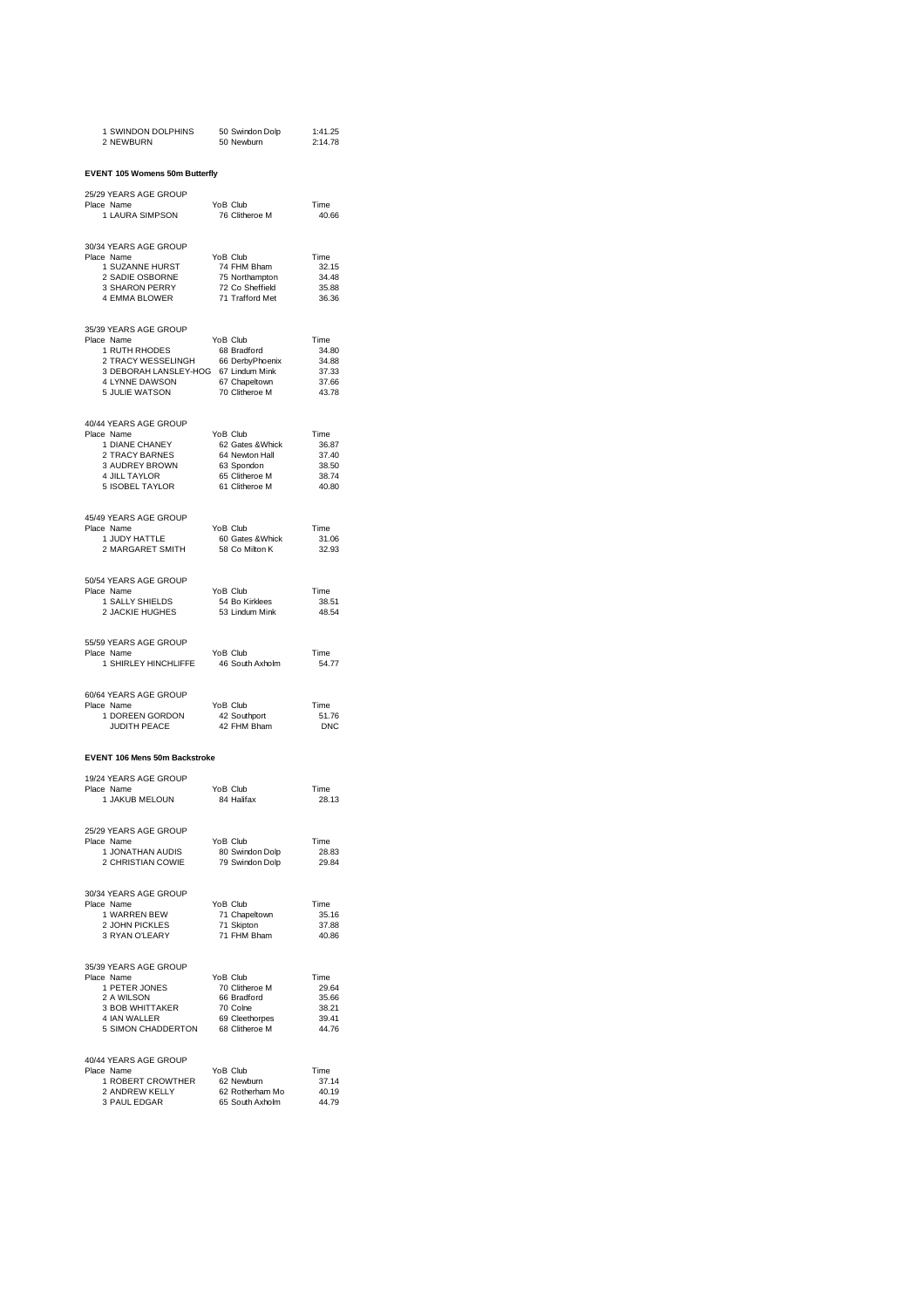| 45/49 YEARS AGE GROUP<br>Place Name<br>e Name<br>1 MARK JONES<br>2 JOHN TAYLOR<br>3 ROSS HOBSON<br>2 ROSS HOBSON<br>2 JOHN TAYLOR 57 Clitheroe M<br>3 ROSS HOBSON 58 Newburn<br>4 CHRISTOPHER MOORCR 58 Rykneld S P<br>5 ROBIN SLEIGHT 56 Newburn<br>5 ROBIN SLEIGHT | YoB Club<br>YoB Club<br>60 Everton<br>56 Newburn                                   | Time<br>37.78<br>39.87<br>42.66<br>45.73<br>45.89 |
|----------------------------------------------------------------------------------------------------------------------------------------------------------------------------------------------------------------------------------------------------------------------|------------------------------------------------------------------------------------|---------------------------------------------------|
| 50/54 YEARS AGE GROUP<br>Place Name<br>1 MARTIN SARSFIELD                                                                                                                                                                                                            | YoB Club<br>52 Trident                                                             | Time<br>41.62                                     |
| 55/59 YEARS AGE GROUP<br>Place Name<br>e Name<br>1 RICHARD GRASSL<br>2 DENIS THYS<br>3 PHIL JOHNSTON                                                                                                                                                                 | YoB Club<br>50 SV ERGOLDING 33.94<br>48 Glasgow Wm 38.27<br>48 Gates & Whick 49.38 | Time                                              |
| 60/64 YEARS AGE GROUP<br>Place Name<br>8 Ivanie<br>1 DAVID CHERRIMAN                                                                                                                                                                                                 | YoB Club                                                                           | Time<br>40.32<br>46.86<br>47.05                   |
| 65/69 YEARS AGE GROUP<br>Place Name<br>9 Name<br>1 BILL MOORE 37 Halifax<br>2 MICHAEL KELLY 36 Rotherham Mo<br>3 DENNIS HARRISON 37 Hull Masters<br>∴ Ni DENWIN 39 Aquabears<br>1 BILL MOORE                                                                         |                                                                                    | Time<br>45.05<br>45.31<br>47.88<br>56.67          |
| 70 YEARS/OVER AGE GROUP<br>Place Name<br>ਰ name<br>1 NEIL HOWELL<br>2 PRESTON DOVE                                                                                                                                                                                   | YoB Club<br>32 East Anglian<br>29 Hull Masters                                     | Time<br>57.86<br>1:05.73                          |
| EVENT 108 Mens 200+ 4x1L F.T.                                                                                                                                                                                                                                        |                                                                                    |                                                   |
| Place Name<br>1 ROTHERHAM METRO                                                                                                                                                                                                                                      | YoB Club<br>50 Rotherham Mo                                                        | Time<br>2:32.05                                   |
| EVENT 109 Womens 100m Breaststroke                                                                                                                                                                                                                                   |                                                                                    |                                                   |
| 19/24 YEARS AGE GROUP<br>Place Name<br>1 LOUISE MAYNARD<br>2 KATHRYN STANIER<br>2 KATHRYN STANIER<br>3 PAULA BOOTH                                                                                                                                                   | YoB Club<br>85 Swindon Dolp<br>°F Dove Valley<br>85 Dove Valley<br>83 Harrogate    | Time<br>1:24.14<br>1:25.59<br>1:32.54             |
| 30/34 YEARS AGE GROUP<br>Place Name<br>е Name<br>1 SUZANNE HURST 74 FHM Bham<br>2 FMMA BLOWER 71 Trafford Met<br>3 SARAH CROMPTON                                                                                                                                    | <br>75 Newburn                                                                     | Time<br>1:32.37<br>1:32.71<br>1:36.35             |
| 35/39 YEARS AGE GROUP<br>Place Name<br>1 TARN WHITWORTH 67 Bradford<br>2 J VNNE DAWSON 67 Changlious<br>1 Aniv Vietnam Control Control 2 LYNNE DAWSON 67 Chapeltown 1:34.21<br>3 LYNNA REDDINGTON 68 Bingham 1:35.51<br>SUE BERRY 66 South Axholm IS ST OL.          | YoB Club                                                                           | Time<br>1:30.70                                   |
| 40/44 YEARS AGE GROUP<br>Place Name<br>1 DIANE CHANEY<br>1 DIANE CHANEY<br>2 JACQUELINE ROBINSON 62 Harrogate<br>3 JACKIE TIMMINS 65 Swadlincote                                                                                                                     | YoB Club                                                                           | Time<br>1:30.80<br>1:32.90<br>1:42.61             |
| 45/49 YEARS AGE GROUP<br>Place Name<br>1 JUDY HATTLE<br>ישטרו HATTLE<br>2 JULIE RAWSON<br>3 JUDITH PACC<br>1 JUDY HATTLE<br>2 JULIE RAWSON 60 Sates & Whick<br>2 JUDITH PASCALE 67 Soluth Axholm 1143.73<br>4 CHRISTINE MOORCROFT 59 Rykneld S P 1:52.32             | YoB Club                                                                           | Time<br>1:25.42                                   |
| 50/54 YEARS AGE GROUP<br>Place Name<br>e Name<br>1 JENNIFER MERRITT 51 Spondon 127.57<br>2 SALLY SHIELDS 54 Bo Kirklees 1.32.70<br>2 SALLY SHIELDS 54 Bo Kirklees 3.3ACKIE HUGHES 53 Lindum Mink 1:39.84<br>4 DIANA KAYE 53 Bo Kirklees 1:46.65                      |                                                                                    |                                                   |
| 55/59 YEARS AGE GROUP<br>Place Name<br>1 SYLVIA GRASSL                                                                                                                                                                                                               | YoB Club<br>50 SV ERGOLDING                                                        | Time<br>1:43.13                                   |
| 2 EVA PALMER<br>3 BRIDGET RICKWOOD 47 Bo Kirklees                                                                                                                                                                                                                    | 49 Macclesf'ldM                                                                    | 1:56.32<br>2:09.80                                |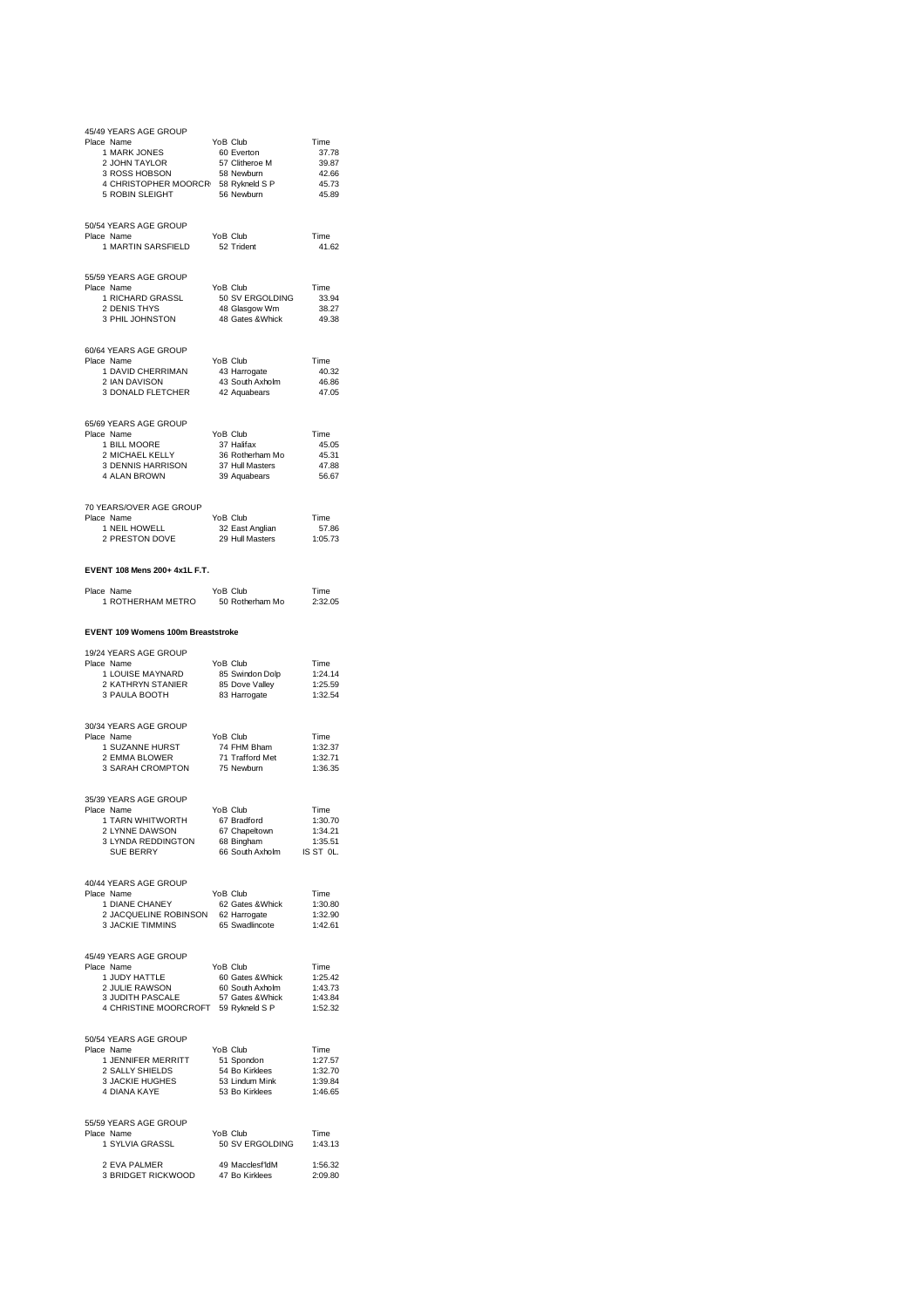| 60/64 YEARS AGE GROUP<br>Place Name<br>1 BARBARA ATKINSON<br>2 JUDITH PEACE<br>3 JACQUELINE INGRAM | YoB Club<br>$42$ Poynton<br>42 FHM Bham<br>43 FHM Bham           | Time<br>2:12.50<br>2:29.89<br>2:42.39 |
|----------------------------------------------------------------------------------------------------|------------------------------------------------------------------|---------------------------------------|
| 70 YEARS/OVER AGE GROUP<br>Place Name<br>1 BETTY GRAYSON                                           | YoB Club<br>35 Hull Masters                                      | Time<br>2:25.64                       |
| EVENT 110 Mens 200m Individual Medley                                                              |                                                                  |                                       |
| 19/24 YEARS AGE GROUP                                                                              |                                                                  |                                       |
| Place Name<br>1 DOUGLAS ALEXANDER 86 Swindon Dolp                                                  | YoB Club                                                         | Time<br>2:37.01                       |
| 25/29 YEARS AGE GROUP                                                                              |                                                                  |                                       |
| Place Name<br>ANDI MANLEY                                                                          | YoB Club<br>77 Swindon Dolp                                      | Time<br><b>DNC</b>                    |
| 35/39 YEARS AGE GROUP                                                                              |                                                                  |                                       |
| Place Name<br>1 ANTHONY WYLIE                                                                      | YoB Club<br>67 Prescot                                           | Time<br>2:29.74                       |
| 2 ROBERT PULLAN                                                                                    | 68 Wolv'hampton                                                  | 2:34.51                               |
| 3 PETER IRVING<br>4 NEIL PALING                                                                    | 67 Trident<br>70 Trident                                         | 2:34.54<br>2:38.72                    |
| 5 KENNETH HOUSTON                                                                                  | 67 Trafford Met                                                  | 2:43.17                               |
| 6 JOHN WILSON                                                                                      | 67 Newburn                                                       | 2:43.71                               |
| 7 CARL SUGDEN<br>8 JAMES FLACK                                                                     | 67 Harrogate<br>69 FHM Bham                                      | 2:52.45<br>2:56.28                    |
| 9 ALISTER WRIGLEY<br>10 PHILIP CROXALL<br>11 MATTHEW JAMES                                         | 70 Billingham                                                    | 2:56.87                               |
|                                                                                                    | 69 Colne<br>66 Lindum Mink                                       | 3:02.05<br>3:13.42                    |
| <b>CLIVE SMITH</b>                                                                                 | 69 Etwall                                                        | <b>DNF</b>                            |
| 40/44 YEARS AGE GROUP                                                                              |                                                                  |                                       |
| Place Name                                                                                         | YoB Club                                                         | Time                                  |
| 1 MARK PATTERSON<br>2 ANDREW GRISTWOOD                                                             | 64 Bingham<br>64 Cleethorpes                                     | 2:28.53<br>2:37.87                    |
| <b>3 MARK PITTS</b>                                                                                | 62 FHM Bham                                                      | 3:14.13                               |
| 4 MARK WILSON                                                                                      | 63 Billingham                                                    | 3:45.94                               |
| 45/49 YEARS AGE GROUP                                                                              |                                                                  |                                       |
| Place Name                                                                                         | YoB Club<br>$60$ Everton                                         | Time                                  |
| 1 MARK JONES<br>2 IAN STANIER                                                                      | 57 Dove Valley                                                   | 2:41.53<br>2:46.07                    |
| 3 THOMAS MORROW<br>4 GUY FAWKES                                                                    | 56 Co Milton K<br>59 Billingham                                  | 2:53.08                               |
| <b>ROBIN SLEIGHT</b>                                                                               | 56 Newburn                                                       | 2:58.20<br>DIS T OL.                  |
|                                                                                                    |                                                                  |                                       |
| 50/54 YEARS AGE GROUP<br>Place Name                                                                | YoB Club                                                         | Time                                  |
| 1 GRAHAM PEARSON<br>2 JOHN STANWORTH                                                               | 52 Gates & Whick<br>54 Clitheroe M                               | 2:57.53                               |
| 3 MIKE DILWORTH                                                                                    | 53 Arfon Mast                                                    | 3:08.88<br>3:10.32                    |
| 4 MARTIN SARSFIELD                                                                                 | 52 Trident                                                       | 3:12.95                               |
| 55/59 YEARS AGE GROUP                                                                              |                                                                  |                                       |
| Place Name                                                                                         | YoB Club<br>49 Arfon Mast                                        | Time                                  |
| 1 KEITH ROTHWELL<br>2 PHIL JOHNSTON                                                                | 48 Gates & Whick                                                 | 3:19.43<br>4:15.63                    |
|                                                                                                    |                                                                  |                                       |
| 60/64 YEARS AGE GROUP<br>Place Name                                                                | YoB Club                                                         | Time                                  |
|                                                                                                    |                                                                  |                                       |
| 3 IAN DAVISON                                                                                      | 45 Maidenhead<br>42 Aquabears 3:38.64<br>43 South Axholm 3:53.90 |                                       |
|                                                                                                    |                                                                  |                                       |
| 65/69 YEARS AGE GROUP<br>Place Name                                                                | YoB Club                                                         | Time                                  |
| 1 KEITH INGRAM                                                                                     | 40 FHM Bham                                                      | 3:06.73                               |
| AM CHE NOORE                                                                                       | 37 Halifax                                                       | 3:36.08                               |
| 70 YEARS/OVER AGE GROUP                                                                            |                                                                  |                                       |
| Place Name<br>1 TOM WALKER                                                                         | YoB Club<br>35 Co Chester                                        | Time<br>3:14.80                       |
|                                                                                                    |                                                                  |                                       |
| EVENT 111 Womens 160+ 4x1L M.T.                                                                    |                                                                  |                                       |

| Place Name            | YoB Club        | Time    |
|-----------------------|-----------------|---------|
| 1 SOUTH AXHOLME SHARI | 50 South Axholm | 2:57.01 |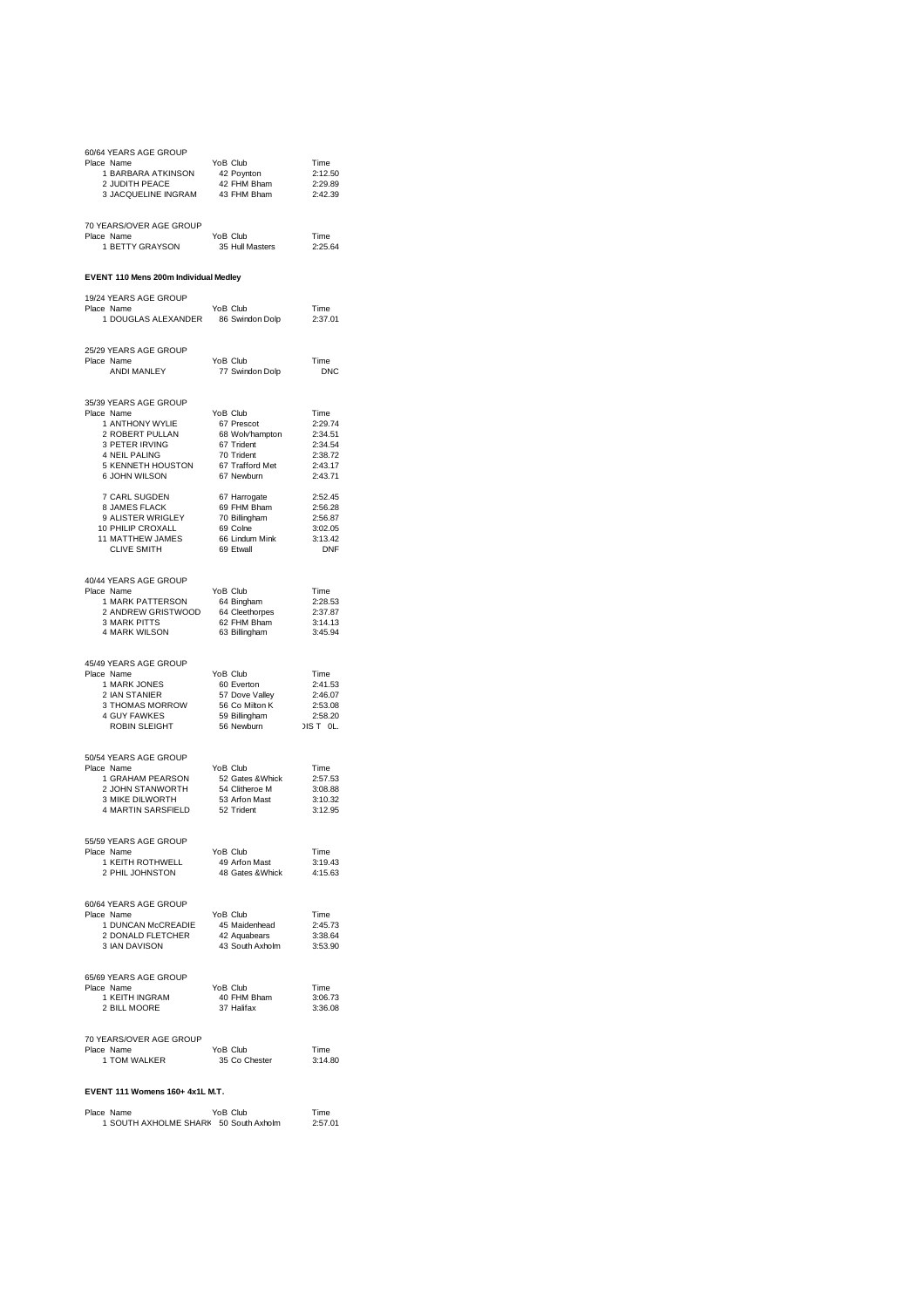#### **EVENT 112 Mens 160+ 4x1L F.T.**

| Place Name          | YoB Club        | Time    |
|---------------------|-----------------|---------|
| 1 CLITHEROE MASTERS | 50 Clitheroe M  | 2:01.87 |
| 2 ROTHERHAM METRO   | 50 Rotherham Mo | 2:07.34 |
| 3 HALESOWEN         | 50 Halesowen    | 2:09.77 |
| 4 HOLYWELL          | 50 Holvwell     | 2:13.76 |
| 5 NEWBURN           | 50 Newburn      | 2:16.09 |

## **EVENT 113 Womens 50m Freestyle**

| 19/24 YEARS AGE GROUP                                                                                                   |                                                             |                |
|-------------------------------------------------------------------------------------------------------------------------|-------------------------------------------------------------|----------------|
| Place Name                                                                                                              | YoB Club                                                    | Time           |
| 1 HELEN MUSCROFT                                                                                                        | 84 Billingham                                               | 32.24          |
|                                                                                                                         |                                                             |                |
|                                                                                                                         |                                                             |                |
| 25/29 YEARS AGE GROUP                                                                                                   | YoB Club                                                    |                |
| Place Name<br>1 LAURA SIMPSON                                                                                           |                                                             | Time<br>33.76  |
| 2 MICHELLE MORRIS                                                                                                       | 76 Clitheroe M<br>80 Wetherby                               | 34.80          |
| 3 ALICE TEMPLE                                                                                                          | 79 Co Leeds                                                 | 35.60          |
|                                                                                                                         |                                                             |                |
|                                                                                                                         |                                                             |                |
| 30/34 YEARS AGE GROUP                                                                                                   |                                                             |                |
| Place Name                                                                                                              | YoB Club                                                    | Time           |
| 1 JULIE GRAHAM                                                                                                          | 71 Co Milton K<br>72 Co Sheffield                           | 29.91          |
| 2 SHARON PERRY                                                                                                          |                                                             | 31.70          |
| 3 SADIE OSBORNE                                                                                                         |                                                             | 32.12          |
| 4 NICOLA SMITH<br>4 NICOLA SMITH 75 Northampton<br>5 COLETTE FREEMAN 71 Swadlincote<br>6 EMMA BLOWER 71 Trofford Mot    | 75 Northampton<br>75 Northampton<br>71 Swadlincote          | 32.39<br>33.11 |
| 6 EMMA BLOWER                                                                                                           | 71 Trafford Met                                             | 33.16          |
| 7 SARAH CROMPTON 75 Newburn                                                                                             |                                                             | 33.61          |
|                                                                                                                         |                                                             |                |
|                                                                                                                         |                                                             |                |
| 35/39 YEARS AGE GROUP                                                                                                   |                                                             |                |
| Place Name                                                                                                              |                                                             | Time           |
| 1 LYNNE DAWSON                                                                                                          |                                                             | 31.43          |
| 2 TRACY WESSELINGH                                                                                                      | YoB Club<br>67 Chapeltown<br>66 DerbyPhoenix<br>20 Pradford | 32.01          |
| 3 RUTH RHODES                                                                                                           |                                                             | 32.32          |
| 3 GIOVANNA BERTOLDI 70 Co Norwich<br>5 HELEN PINK<br>6 FIONA HARRIS 69 Wetherby<br>7 DEBORAH LANSLEY-HOG 67 Lindum Mink |                                                             | 32.94<br>34.50 |
|                                                                                                                         |                                                             | 35.13          |
|                                                                                                                         |                                                             | 35.14          |
| 8 MAGGIE EVANS 67 Bradford                                                                                              |                                                             | 35.54          |
| 9 SUE BERRY                                                                                                             | יס<br>66 South Axholm                                       | 36.16          |
| 10 CARLOYN SLOWIK                                                                                                       | 68 Trident                                                  | 36.49          |
| <b>11 JULIE WATSON</b>                                                                                                  | 70 Clitheroe M                                              | 37.56          |
|                                                                                                                         |                                                             |                |
|                                                                                                                         |                                                             |                |
| 40/44 YEARS AGE GROUP                                                                                                   |                                                             |                |
| Place Name<br>1 JULIE HIRST                                                                                             | YoB Club                                                    | Time<br>33.41  |
|                                                                                                                         |                                                             | 35.06          |
| 1 JULIE HIRST<br>2 ISOBEL TAYLOR<br>3 AUDREY BROWN                                                                      | 65 South Axholm<br>61 Clitheroe M<br>63 Spondon             | 35.88          |
|                                                                                                                         |                                                             |                |
|                                                                                                                         |                                                             |                |
| 45/49 YEARS AGE GROUP                                                                                                   |                                                             |                |
| Place Name                                                                                                              | YoB Club                                                    | Time           |
| 1 JUDY HATTLE                                                                                                           | 60 Gates & Whick                                            | 30.09          |
| 2 MARGARET SMITH                                                                                                        | 58 Co Milton K                                              | 30.99          |
| 3 ROSANNA COUSINS                                                                                                       | 60 Southport<br>57 Gates & Whick                            | 33.57          |
| 4 JUDITH PASCALE                                                                                                        |                                                             | 38.95          |
| 4 JUDITE RAWSTAL<br>5 JULIE RAWSON<br>6 CHRISTINE MOORCROFT 59 Rykneld S P<br>7 CLIDI EV FAMKES 60 Billingham           |                                                             | 39.83<br>42.21 |
| 7 SHIRLEY FAWKES 60 Billingham                                                                                          |                                                             | 42.78          |
| 8 GILLIAN SMEEHAN 59 Billingham                                                                                         |                                                             | 46.42          |
|                                                                                                                         |                                                             |                |
|                                                                                                                         |                                                             |                |
| 50/54 YEARS AGE GROUP                                                                                                   |                                                             |                |
| Place Name                                                                                                              | YoB Club                                                    | Time           |
| 1 SALLY SHIELDS                                                                                                         |                                                             | 35.05          |
| 1 SALLY SHIELDS<br>2 WENDY OFFORD<br>3 DIAMA KAYE                                                                       | 54 Bo Kirklees<br>54 Bo Kirklees<br>53 Bo Kirklees          | 36.90          |
| 3 DIANA KAYE                                                                                                            |                                                             | 39.43          |
| 4 JACKIE HUGHES                                                                                                         | 53 Lindum Mink                                              | 47.01          |
|                                                                                                                         |                                                             |                |
| 55/59 YEARS AGE GROUP                                                                                                   |                                                             |                |
| Place Name                                                                                                              | YoB Club                                                    | Time           |
| 1 SHIRLEY HINCHLIFFE                                                                                                    | 46 South Axholm                                             | 42.60          |
| 2 EVA PALMER                                                                                                            | 49 Macclesf'ldM                                             | 45.23          |
| 3 JEAN HIATT                                                                                                            | 47 Spondon                                                  | 48.57          |
| 4 BRIDGET RICKWOOD                                                                                                      | 47 Bo Kirklees                                              | 49.77          |
|                                                                                                                         |                                                             |                |
|                                                                                                                         |                                                             |                |
| 60/64 YEARS AGE GROUP<br>Place Name                                                                                     | YoB Club                                                    |                |
| 1 DOREEN GORDON                                                                                                         | 42 Southport                                                | Time<br>38.25  |
| 2 BARBARA ATKINSON                                                                                                      | 42 Poynton                                                  | 52.68          |
| 3 LESLEY CLARK                                                                                                          | 43 FHM Bham                                                 | 55.79          |
|                                                                                                                         |                                                             |                |
|                                                                                                                         |                                                             |                |
| 70 YEARS/OVER AGE GROUP                                                                                                 |                                                             |                |
| Place Name                                                                                                              | YoB Club                                                    | Time           |
| 1 BETTY GRAYSON                                                                                                         | 35 Hull Masters                                             | 52.66          |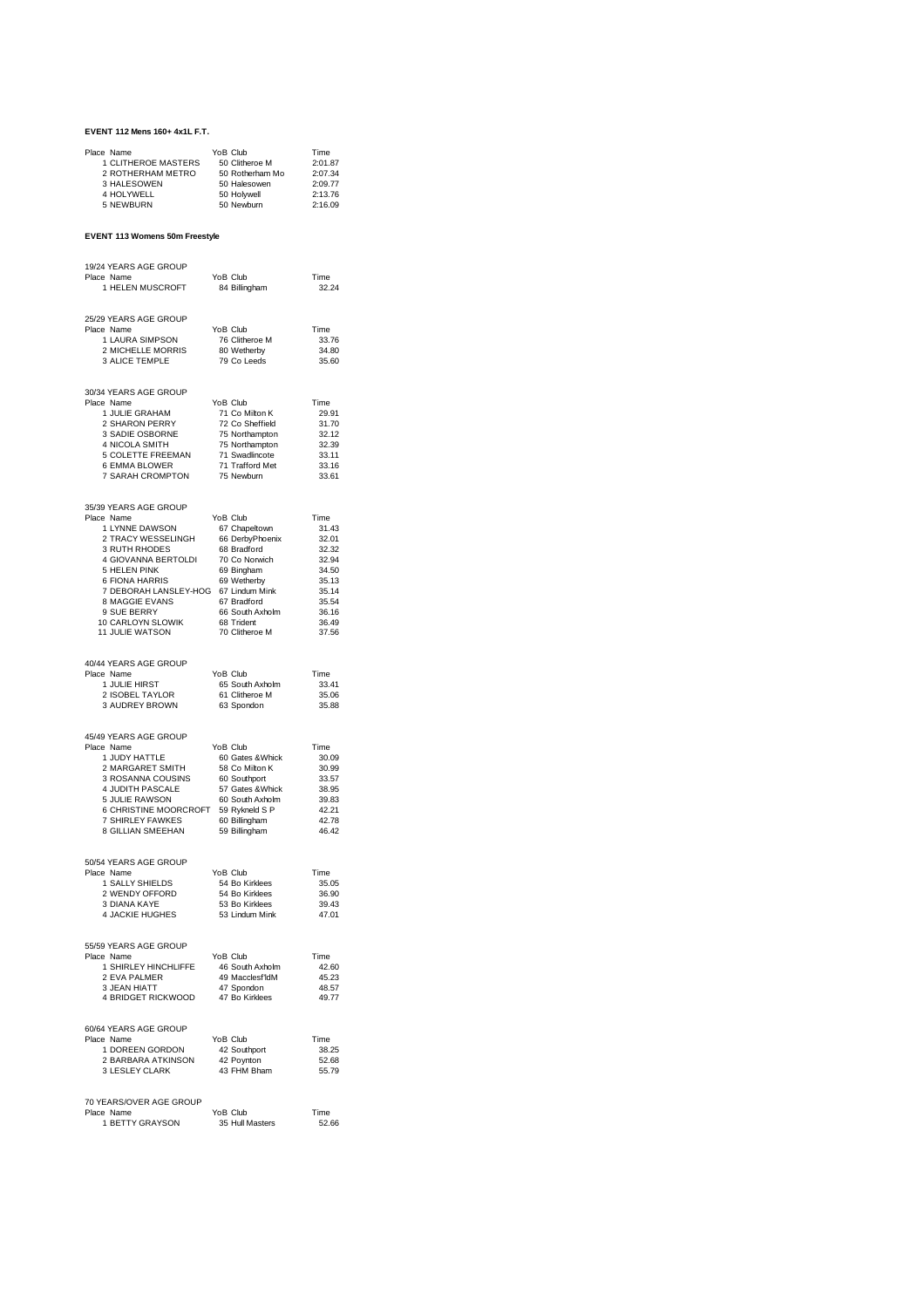#### **EVENT 114 Mens 50m Breaststroke**

| 19/24 YEARS AGE GROUP<br>Place Name<br>1 KARL CLIFTON                                                                                                                                                                                                                                    | YoB Club<br>85 Newburn                                                                                                                  | Time<br>35.21                                                                |
|------------------------------------------------------------------------------------------------------------------------------------------------------------------------------------------------------------------------------------------------------------------------------------------|-----------------------------------------------------------------------------------------------------------------------------------------|------------------------------------------------------------------------------|
| 25/29 YEARS AGE GROUP<br>Place Name<br>1 STEWART WORTHY<br>2 PHILLIP BURCHELL                                                                                                                                                                                                            | YoB Club<br>78 Bo Kirklees<br>80 Holywell                                                                                               | Time<br>35.11<br>37.89                                                       |
| 30/34 YEARS AGE GROUP<br>Place Name<br>1 NIGEL MASTERS<br>1 NIGEL MASTERS<br>2 STUART SKELTON<br>3 PAUL WOODCOCK<br>4 ADRIAN WORTON<br>5 JOUN RIGHTS<br>5 JOHN PICKLES                                                                                                                   | YoB Club<br>27 Swindon Dolp<br>71 Rotherham Mo<br>72 Trafford Met<br>71 Halesowen<br>71 Skinton<br>71 Skipton                           | Time<br>31.59<br>35.18<br>37.11<br>37.24<br>38.99                            |
| 35/39 YEARS AGE GROUP<br>Place Name<br>1 NEIL PALING 70 Trident<br>2 CARL SUGDEN 67 Harrogate<br>3 KENNETH HOUSTON 67 Trafford Met<br>4 IAN HARRIS 66 Warborbur<br><b>4 IAIN HANNIG</b><br>5 STEVEN NICHOLAS<br>6 JOHN WILSON<br>7 BOB WHITTAKER                                         | YoB Club<br>66 Wetherby<br>68 Clitheroe M<br>67 Newburn<br>70 Colne                                                                     | Time<br>35.13<br>36.27<br>36.30<br>36.63<br>38.08<br>39.17<br>42.32          |
| 40/44 YEARS AGE GROUP<br>Place Name<br>1 DAVID BROWN<br>2 BRYN DYMOTT<br><b>2 BRIN BIMOTI</b><br>3 PAUL WESSELINGH                                                                                                                                                                       | YoB Club<br>62 Halifax<br>62 Swans St N<br>61 DerbyPhoenix                                                                              | Time<br>33.90<br>35.07<br>37.00                                              |
| 4 MICHAEL JONES 62 Clitheroe M<br>5 MICHAEL PEPPER 64 Rotherham Mo<br>6 PAUL EDGAR 65 South Axholm<br>7 ANDREW KELLY 62 Rotherham Mo<br>8 ROGER FOLLOWS 64 Swadincote<br>9 PETE McATEER 61 South Axholm<br>10 JONATHAN MOONEY 65 Co Milton<br>11 GARY SNOWBALL                           | 61 Billingham                                                                                                                           | 39.04<br>40.40<br>41.31<br>41.81<br>45.32<br>47.36<br>48.05<br>48.65         |
| 45/49 YEARS AGE GROUP<br>Place Name<br>1 KEVAN BROWN<br>2 THOMAS MORROW 60 Bo Kirklees<br>3 IAN STANIER 57 Dove Valley<br>4 MARK JONES<br>4 MARK JONES<br>5 GERARD TRAYNOR 60 Holywell<br>6 MAX ROBERTS 60 Spondon<br>7 CHRISTOPHER MOORCR 58 Rykneld S P<br>8 PAUL TREWIN 59 Billingham | YoB Club<br>60 Everton                                                                                                                  | Time<br>36.22<br>36.64<br>38.24<br>38.54<br>41.38<br>46.97<br>48.04<br>52.34 |
| 50/54 YEARS AGE GROUP<br>Place Name<br><sup>9</sup> Name<br>1 NEVILLE BARTON<br>2 GRAHAM PEARSON<br>3 DAVID BURCHELL<br>4 BAUL WATSON<br>4 PAUL WATSON<br>5 PAUL HOLLOWAY<br>6 DEREK MASON<br>7 MALCOLM STRAY                                                                            | YoB Club<br>54 Aquabears<br>52 Gates &Whick<br>55 Mold<br>53 Harvers<br>53 Hakers<br>53 Holywell<br>52 Trident                          | Time<br>33.58<br>35.95<br>36.81<br>42.21<br>43.40<br>55.83<br>1:00.01        |
| 55/59 YEARS AGE GROUP<br>Place Name<br>1 DENIS THYS<br>2 RICHARD GRASSL<br>3 BRIAN TAYI OR<br>3 BRIAN TAYLOR<br>4 GODFREY GREEN<br>5 KEITH ROTHWELL                                                                                                                                      | YoB Club<br>48 Glasgow Wm<br>46 Glasgow vinn<br>50 SV ERGOLDING<br>50 Doncaster Ma<br>49 Co Lincoln P<br>49 Arfon Mast<br>49 Arfon Mast | Time<br>37.31<br>37.51<br>38.77<br>39.90<br>42.14                            |
| 60/64 YEARS AGE GROUP<br>Place Name<br>1 DAVID CHERRIMAN<br>2 FRANK JONES<br>3 IAN DAVISON                                                                                                                                                                                               | YoB Club<br>43 Harrogate<br>43 Halesowen<br>43 South Axholm                                                                             | Time<br>43.08<br>43.14<br>47.69                                              |
| 65/69 YEARS AGE GROUP<br>Place Name<br>1 BILL MOORE<br>2 COLIN SAGE                                                                                                                                                                                                                      | YoB Club<br>37 Halifax<br>36 Hull Masters                                                                                               | Time<br>40.40<br>44.46                                                       |
| 70 YEARS/OVER AGE GROUP<br>Place Name<br>1 TOM WALKER                                                                                                                                                                                                                                    | YoB Club<br>35 Co Chester                                                                                                               | Time<br>40.49                                                                |
| 2 NEIL HOWELL<br>2 NEIL HOWELL 32 East Anglian 53.20<br>3 PRESTON DOVE 29 Hull Masters 1:18.19                                                                                                                                                                                           | 32 East Anglian                                                                                                                         | 53.20                                                                        |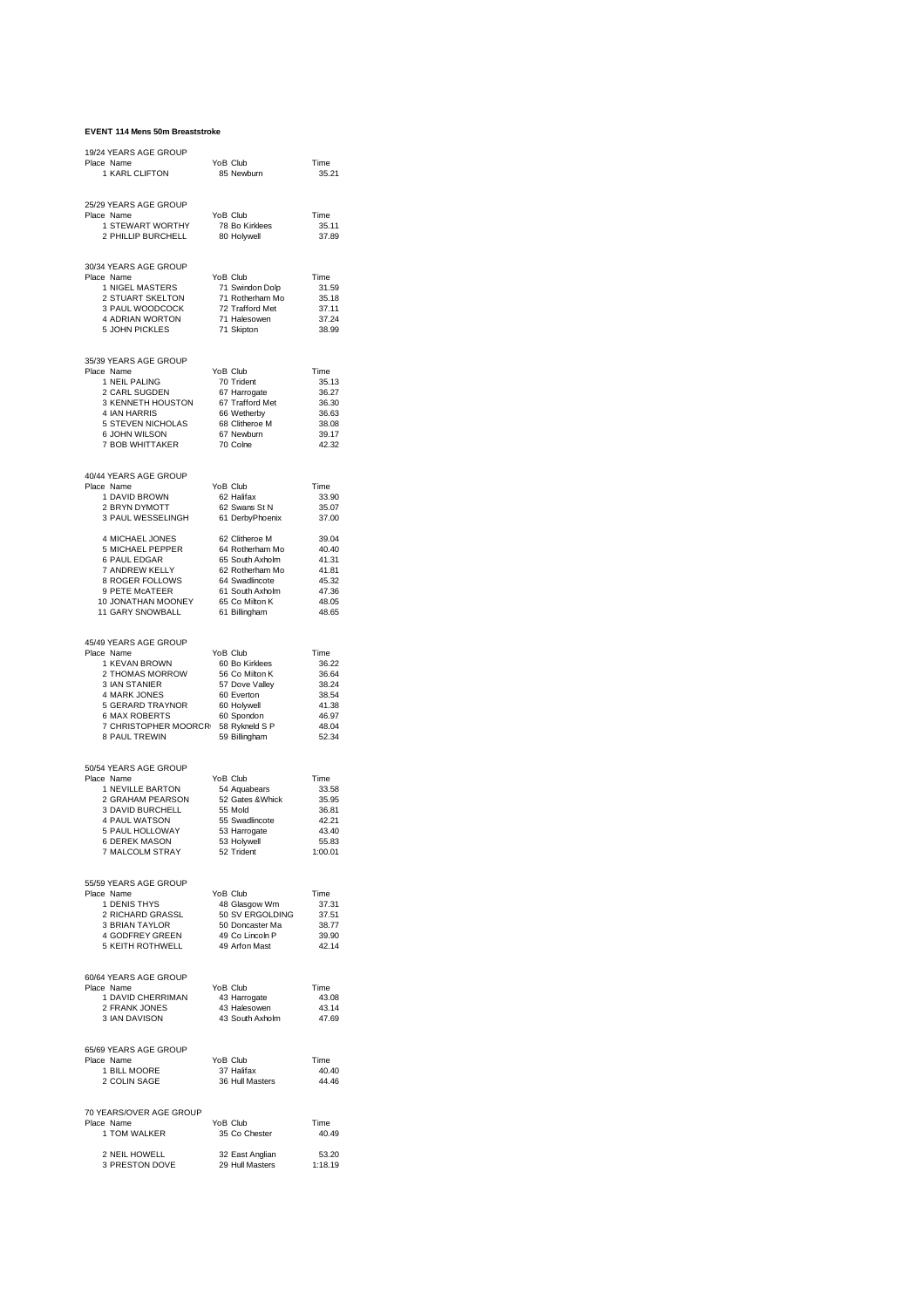#### **EVENT 115 Mixed 120+ 4x1L M.T.**

| Place Name            | YoB Club        | Time    |
|-----------------------|-----------------|---------|
| 1 CITY OF SHEFFIELD   | 50 Co Sheffield | 2:18.63 |
| 2 CLITHEROE MASTERS   | 50 Clitheroe M  | 2:21.95 |
| 3 SWADLINCOTE MASTER! | 50 Swadlincote  | 2:37.15 |

#### **EVENT 116 Mixed 160+ 4x1L F.T.**

| Place Name                 | YoB Club         | Time    |
|----------------------------|------------------|---------|
| 1 GATESHEAD & WHICKHA      | 50 Gates & Whick | 2:01.00 |
| 2 BRADFORD SC              | 50 Bradford      | 2:04.92 |
| 3 HARROGATE DISTRICT       | 50 Harrogate     | 2:08.25 |
| <b>4 CLITHEROE MASTERS</b> | 50 Clitheroe M   | 2:12.31 |
| 5 SOUTH AXHOLME SHARI      | 50 South Axholm  | 2:29.20 |

#### **EVENT 117 Womens 100m Backstroke**

| 19/24 YEARS AGE GROUP<br>Place Name<br>1 HELEN MUSCROFT<br>2 LORRAINE RIDDLE                                                    | YoB Club<br>84 Billingham<br>84 Billingham                                                | Time<br>1:17.38<br>1:30.40                                |
|---------------------------------------------------------------------------------------------------------------------------------|-------------------------------------------------------------------------------------------|-----------------------------------------------------------|
| 30/34 YEARS AGE GROUP<br>Place Name<br>1 ALISON USHER<br>2 COLETTE FREEMAN                                                      | YoB Club<br>74 Alnwick Dol<br>71 Swadlincote                                              | Time<br>1:14.17<br>1:26.34                                |
| 35/39 YEARS AGE GROUP<br>Place Name<br>1 TRACY WESSELINGH<br>2 LYNNE DAWSON<br>3 CATHERINE STRAY<br>4 CARLOYN SLOWIK            | YoB Club<br>66 DerbyPhoenix<br>67 Chapeltown<br>68 Trident<br>68 Trident                  | Time<br>1:20.41<br>1:27.52<br>1:35.52<br>1:37.92          |
| 40/44 YEARS AGE GROUP<br>Place Name<br>1 ALIE PATTERSON<br>2 JACKIE TIMMINS<br>3 JULIE HIRST                                    | YoB Club<br>YoB Club<br>63 Bingham<br>65 Swadlincote<br>65 South Axholm                   | Time<br>1:24.26<br>1:37.99<br>1:43.57                     |
| 45/49 YEARS AGE GROUP<br>Place Name<br>1 BERENICE WILSON<br>2 AVRIL JENNINGS<br>3 ELAINE FENTON                                 | YoB Club<br>YoB Club<br>60 Spondon<br>60 Aquabears<br>56 FHM Bham                         | Time<br>1:19.86<br>1:20.81<br>1:48.01                     |
| 50/54 YEARS AGE GROUP<br>Place Name<br>1 WENDY OFFORD<br>2 JACKIE HUGHES                                                        | YoB Club<br>54 Bo Kirklees<br>53 Lindum Mink                                              | Time<br>1:43.67<br>1:44.46                                |
| 55/59 YEARS AGE GROUP<br>Place Name<br>1 SHIRLEY HINCHLIFFE                                                                     | YoB Club<br>46 South Axholm                                                               | Time<br>1:55.98                                           |
| 60/64 YEARS AGE GROUP<br>Place Name<br>1 DOREEN GORDON<br>2 JACQUELINE INGRAM                                                   | YoB Club<br>42 Southport<br>43 FHM Bham                                                   | Time<br>1:37.91<br>2:17.33                                |
| 65/69 YEARS AGE GROUP<br>Place Name<br>1 BRENDA WALKER                                                                          | YoB Club<br>38 Co Chester                                                                 | Time<br>1:49.31                                           |
| EVENT 118 Mens 100m Freestyle                                                                                                   |                                                                                           |                                                           |
| 19/24 YEARS AGE GROUP<br>Place Name                                                                                             | YoB Club                                                                                  | Time                                                      |
| 1 JAKUB MELOUN<br>2 JUSTIN GEORGE<br>3 MATT THOMAS<br>4 DOUGLAS ALEXANDER                                                       | 84 Halifax<br>84 South Hunsle<br>83 Leamington<br>86 Swindon Dolp                         | 54.49<br>$56.2$<br>$57.07$<br>$75$<br>1:04.75             |
| 25/29 YEARS AGE GROUP<br>Place Name<br>1 ANDI MANLEY<br>2 RICHARD BRADFORD<br>3 STEWART WORTHY<br>DARREN JACKSON                | YoB Club<br>77 Swindon Dolp<br>79 Worcester<br>78 Bo Kirklees<br>77 Wetherby              | Time<br>54.62<br>58.95<br>1:02.73<br><b>DNC</b>           |
| 30/34 YEARS AGE GROUP<br>Place Name<br>1 RICHARD GARRETT<br>2 JOHN PICKLES<br>3 WARREN BEW<br>4 RYAN O'LEARY<br>5 ADRIAN WORTON | YoB Club<br>74 Co Sheffield<br>71 Skipton<br>71 Chapeltown<br>71 FHM Bham<br>71 Halesowen | Time<br>59.24<br>1:04.57<br>1:06.35<br>1:06.58<br>1:06.94 |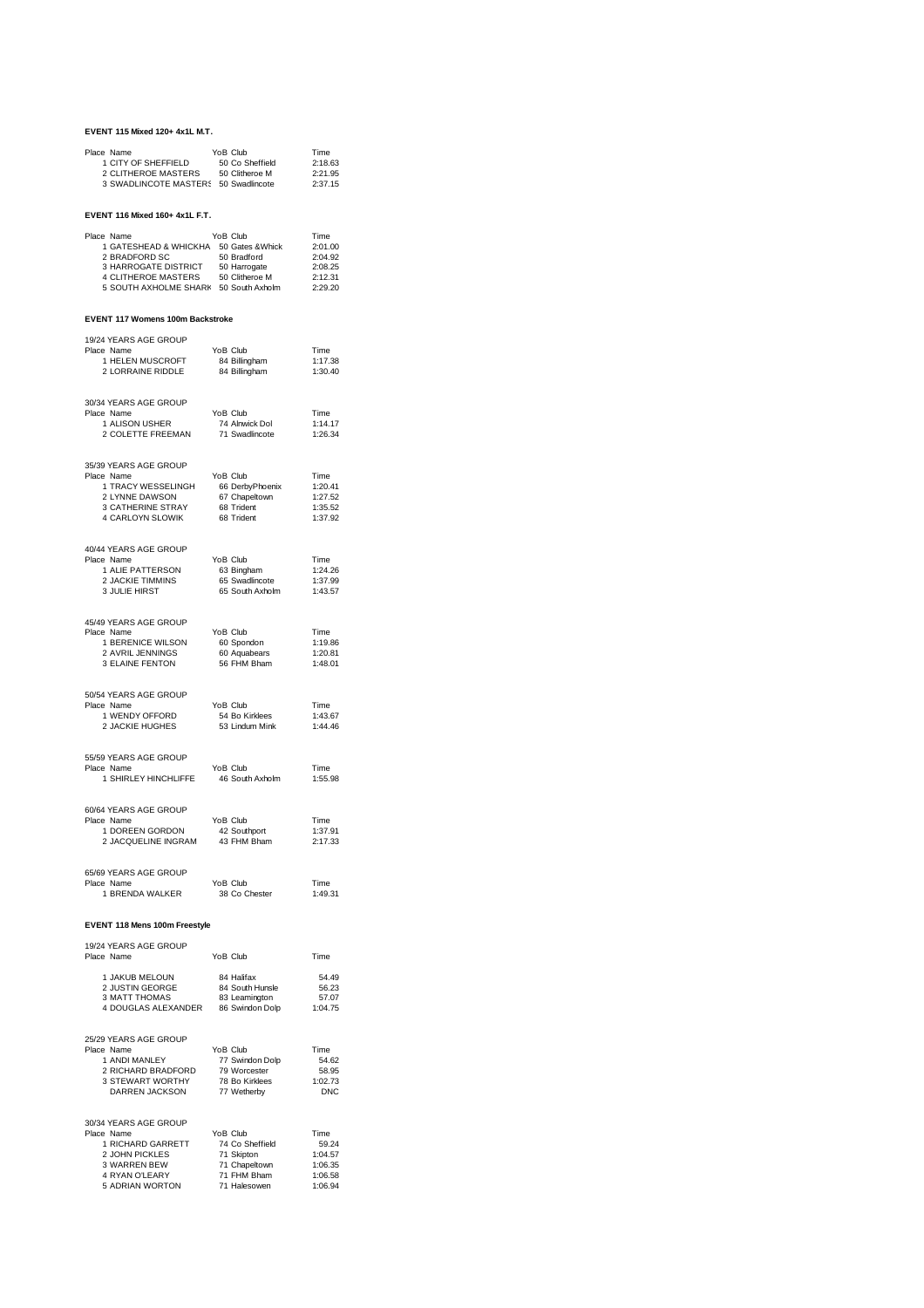| 35/39 YEARS AGE GROUP                                                                                                |                                                                                                   |                    |
|----------------------------------------------------------------------------------------------------------------------|---------------------------------------------------------------------------------------------------|--------------------|
| Place Name<br>1 DAVID CHANEY                                                                                         | YoB Club<br>68 Gates & Whick                                                                      | Time<br>58.27      |
| 2 PETER JONES                                                                                                        | 70 Clitheroe M                                                                                    | 58.47              |
| 3 PETER IRVING                                                                                                       | 67 Trident                                                                                        | 58.87              |
| 4 DAVID MORGAN<br>5 ROBERT PULLAN                                                                                    | 68 Co Sheffield                                                                                   | 1:01.66<br>1:02.75 |
| 6 CARL SUGDEN                                                                                                        | 68 Wolv'hampton<br>67 Harrogate                                                                   | 1:04.35            |
| 7 PHILIP CROXALL                                                                                                     | 69 Colne                                                                                          | 1:07.57            |
| 8 MATTHEW JAMES                                                                                                      | 66 Lindum Mink                                                                                    | 1:10.67            |
| 9 ALISTER WRIGLEY<br>10 BOB WHITTAKER                                                                                | 70 Billingham<br>70 Colne                                                                         | 1:11.18<br>1:13.17 |
| 11 SIMON CHADDERTON                                                                                                  | 68 Clitheroe M                                                                                    | 1:18.23            |
| 12 CLIVE SMITH                                                                                                       | 69 Etwall                                                                                         | 1:21.96            |
|                                                                                                                      |                                                                                                   |                    |
| 40/44 YEARS AGE GROUP                                                                                                |                                                                                                   |                    |
| Place Name                                                                                                           | YoB Club                                                                                          | Time               |
| 1 DAVID BROWN                                                                                                        | 62 Halifax                                                                                        | 57.85              |
| 2 ANDREW GRISTWOOD<br>3 ANDY ALEXANDER                                                                               | 64 Cleethorpes<br>61 Swindon Dolp                                                                 | 1:00.73<br>1:04.60 |
| 4 MATTHEW GRANT                                                                                                      | 64 Gates & Whick                                                                                  | 1:05.78            |
| 5 PAUL WESSELINGH                                                                                                    | 61 DerbyPhoenix                                                                                   | 1:07.05            |
| <b>6 MARK PITTS</b>                                                                                                  | 62 FHM Bham                                                                                       | 1:07.93            |
| 7 PAUL MOXHAM<br>8 BRYN DYMOTT                                                                                       | 62 St Ives<br>62 Swans St N                                                                       | 1:09.78<br>1:10.24 |
| 9 ROBERT CROWTHER                                                                                                    | 62 Newburn                                                                                        | 1:10.47            |
| 10 MICHAEL PEPPER                                                                                                    | 64 Rotherham Mo                                                                                   | 1:11.40            |
| 11 ROGER FOLLOWS                                                                                                     | 64 Swadlincote                                                                                    | 1:12.37            |
| 12 GARY SNOWBALL<br>13 MARK WILSON                                                                                   | 61 Billingham<br>63 Billingham                                                                    | 1:14.91<br>1:17.35 |
| 14 PAUL EDGAR                                                                                                        | 65 South Axholm                                                                                   | 1:20.95            |
| 15 PETE McATEER                                                                                                      | 61 South Axholm                                                                                   | 1:44.09            |
|                                                                                                                      |                                                                                                   |                    |
| 45/49 YEARS AGE GROUP                                                                                                |                                                                                                   |                    |
| Place Name                                                                                                           | YoB Club                                                                                          | Time               |
| 1 MARK JONES                                                                                                         | 60 Everton                                                                                        | 1:04.06            |
| 2 GUY FAWKES<br>3 JOHN TAYLOR                                                                                        | 59 Billingham<br>57 Clitheroe M                                                                   | 1:09.95<br>1:15.13 |
| <b>4 PAUL TREWIN</b>                                                                                                 | 59 Billingham                                                                                     | 1:23.56            |
| 5 CHRISTOPHER MOORCR 58 Rykneld S P                                                                                  |                                                                                                   | 1:34.24            |
| 6 ROBIN SLEIGHT                                                                                                      | 56 Newburn                                                                                        | 1:36.34            |
|                                                                                                                      |                                                                                                   |                    |
| 50/54 YEARS AGE GROUP                                                                                                |                                                                                                   |                    |
| Place Name<br>1 NEVILLE BARTON                                                                                       | YoB Club<br>54 Aquabears                                                                          | Time<br>1:00.52    |
| 2 PAUL WATSON                                                                                                        | 55 Swadlincote                                                                                    | 1:09.62            |
| 3 JOHN STANWORTH                                                                                                     | 54 Clitheroe M                                                                                    | 1:16.33            |
| 4 PAUL HOLLOWAY                                                                                                      | 53 Harrogate                                                                                      | 1:16.98            |
| 5 DEREK MASON<br>6 MALCOLM STRAY                                                                                     | 53 Holywell<br>52 Trident                                                                         | 1:32.26<br>1:43.08 |
|                                                                                                                      |                                                                                                   |                    |
|                                                                                                                      |                                                                                                   |                    |
| 55/59 YEARS AGE GROUP<br>Place Name                                                                                  | YoB Club                                                                                          | Time               |
| 1 RICHARD GRASSL                                                                                                     | 50 SV ERGOLDING                                                                                   | 1:07.59            |
| 2 BRIAN TAYLOR                                                                                                       | 50 Doncaster Ma                                                                                   | 1:12.77            |
| 3 ALAN DUFFIELD                                                                                                      | 49 Halesowen                                                                                      | 1:12.80            |
| <b>4 KEITH ROTHWELL</b>                                                                                              | 49 Arfon Mast                                                                                     | 1:21.07            |
|                                                                                                                      |                                                                                                   |                    |
| 60/64 YEARS AGE GROUP<br>Place Name                                                                                  | YoB Club                                                                                          | Time               |
| 1 DUNCAN McCREADIE                                                                                                   | 45 Maidenhead                                                                                     | 1:03.22            |
| 2 DONALD FLETCHER                                                                                                    | 42 Aquabears                                                                                      | 1:16.90            |
| 3 IAN DAVISON                                                                                                        | 43 South Axholm                                                                                   | 1:40.35            |
|                                                                                                                      |                                                                                                   |                    |
| 65/69 YEARS AGE GROUP<br>Place Name                                                                                  | YoB Club                                                                                          |                    |
| 1 IAN McLEAN                                                                                                         |                                                                                                   | Time<br>1:07.81    |
|                                                                                                                      |                                                                                                   | 1:17.96            |
| 1 IAN McLEAN<br>2 JOHN WARD<br>3 FRANCIS HALSHAW<br>4 COLIN SAGE                                                     | Top Cull<br>40 Southport<br>37 Sheffield C<br>36 Maidenhead<br>36 Hull Masters<br>37 Hull Masters | 1:20.49            |
| 4 COLIN SAGE                                                                                                         |                                                                                                   | 1:24.93            |
| 5 DENNIS HARRISON                                                                                                    |                                                                                                   | 1:28.81            |
|                                                                                                                      |                                                                                                   |                    |
| 70 YEARS/OVER AGE GROUP<br>Place Name                                                                                | YoB Club                                                                                          | Time               |
| 1 PRESTON DOVE                                                                                                       | 29 Hull Masters                                                                                   | 2:13.76            |
|                                                                                                                      |                                                                                                   |                    |
| EVENT 119 Womens 200m Freestyle                                                                                      |                                                                                                   |                    |
| 19/24 YEARS AGE GROUP                                                                                                |                                                                                                   |                    |
| Place Name                                                                                                           | YoB Club                                                                                          | Time               |
|                                                                                                                      |                                                                                                   | 2:23.74            |
|                                                                                                                      |                                                                                                   | 2:27.96<br>2:30.77 |
| 1 MATHRYN STANIER<br>2 HELEN MUSCROFT 84 Billingham<br>3 TEREZA MASTNA 85 Halifax<br>4 LORRAINE RIDDLE 84 Billingham |                                                                                                   | 2:51.03            |
|                                                                                                                      |                                                                                                   |                    |
| 25/29 YEARS AGE GROUP                                                                                                |                                                                                                   |                    |
| Place Name                                                                                                           | YoB Club                                                                                          | Time               |
| 1 ALICE TEMPLE                                                                                                       | 79 Co Leeds                                                                                       | 2:52.93            |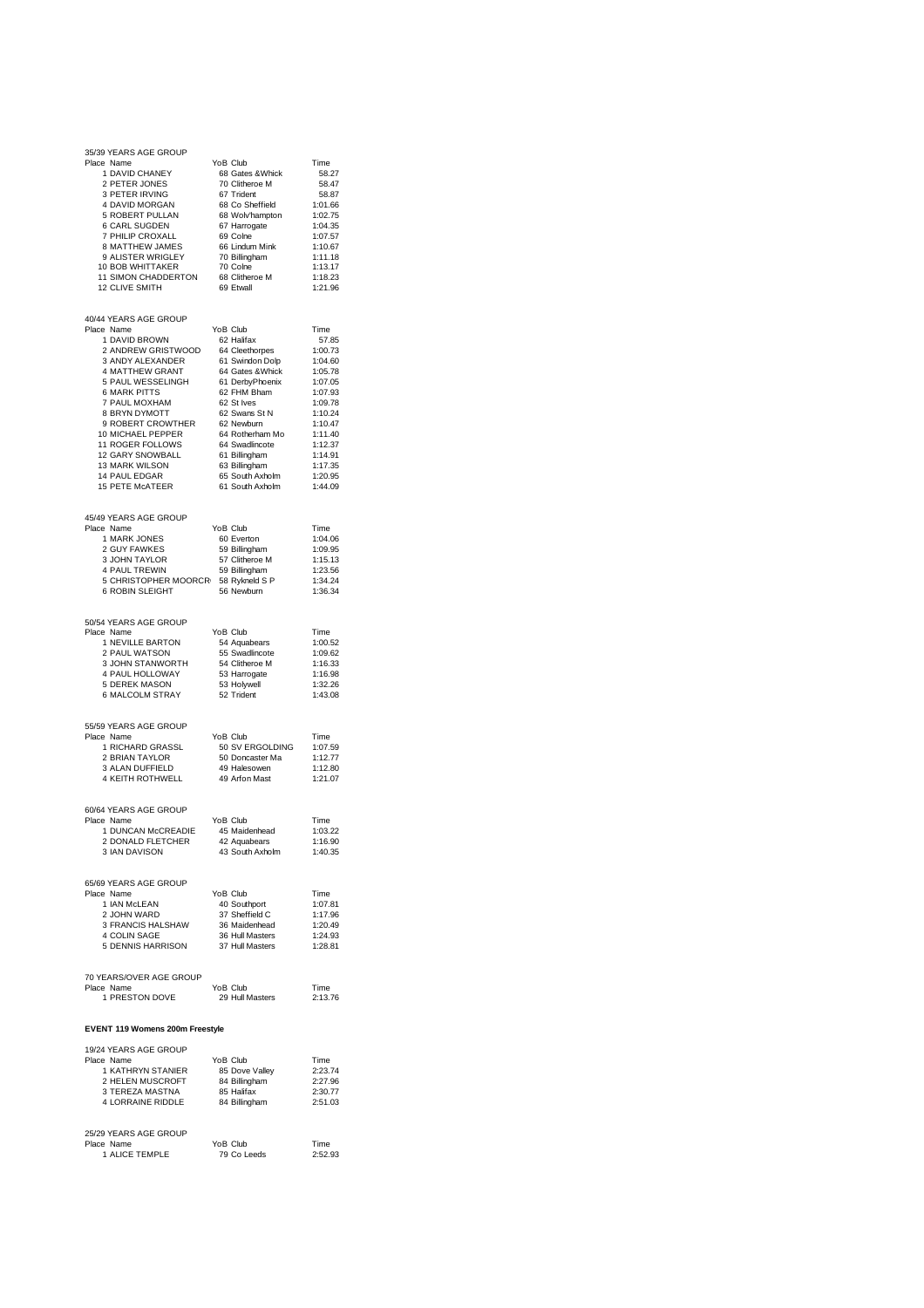| 30/34 YEARS AGE GROUP<br>Place Name                                                                                                                                                                         |  | YoB Club                                                         |                    |
|-------------------------------------------------------------------------------------------------------------------------------------------------------------------------------------------------------------|--|------------------------------------------------------------------|--------------------|
| 1 JULIE GRAHAM                                                                                                                                                                                              |  | 71 Co Milton K                                                   | Time<br>2:26.46    |
| 2 NICOLA LATTY                                                                                                                                                                                              |  | 71 Oundle                                                        | 2:28.03            |
| 3 ALISON USHER<br>4 NICOLA SMITH                                                                                                                                                                            |  | 74 Alnwick Dol<br>75 Northampton                                 | 2:28.77<br>2:36.45 |
|                                                                                                                                                                                                             |  |                                                                  |                    |
| 35/39 YEARS AGE GROUP                                                                                                                                                                                       |  |                                                                  |                    |
| Place Name<br>1 DEBORAH MAGARRY                                                                                                                                                                             |  | YoB Club                                                         | Time<br>2:18.74    |
| 2 KIRSTI ROBERTSON                                                                                                                                                                                          |  | 70 Blackpool<br>69 Bristol Mast<br>70 Co Norwich                 | 2:28.09            |
| 3 GIOVANNA BERTOLDI                                                                                                                                                                                         |  |                                                                  | 2:37.50            |
| 4 FIONA HARRIS<br>5 AMANDA O'LEARY                                                                                                                                                                          |  | 69 Wetherby<br>69 FHM Bham                                       | 2:51.06<br>2:58.31 |
| 6 CATHERINE STRAY<br>7 VICKI SCHINAGI                                                                                                                                                                       |  | 68 Trident                                                       | 3:05.02            |
| 7 VICKI SCHINAGL                                                                                                                                                                                            |  | 67 Bingham                                                       | 3:11.64            |
| 40/44 YEARS AGE GROUP                                                                                                                                                                                       |  |                                                                  |                    |
| Place Name<br>4 YEARS AGE GIVOR<br>1 JACQUELINE ROBINSON 62 Harrogate<br>1 JACQUELINE ROBINSON 62 Harrogate<br>2 TRACY BARNES 64 Newton Hall<br>3 AUDREY BROWN 63 Spondon<br>4 DIANE CHANEY 62 Gates &Whick |  |                                                                  | Time               |
|                                                                                                                                                                                                             |  |                                                                  | 2:42.44<br>2:55.53 |
|                                                                                                                                                                                                             |  |                                                                  | 3:01.20            |
| 3 AUDREY BROWN<br>4 DIANE CHANEY<br>5 ISOBEL TAYLOR<br>5 ISOBEL TAYLOR                                                                                                                                      |  | 61 Clitheroe M                                                   | 3:17.91            |
| NUALA MUIR-COCHRANE 64 Camden Swiss IS ST OL.                                                                                                                                                               |  |                                                                  | 3:31.48            |
|                                                                                                                                                                                                             |  |                                                                  |                    |
| 45/49 YEARS AGE GROUP                                                                                                                                                                                       |  |                                                                  |                    |
| Place Name<br>1 MARGARET SMITH                                                                                                                                                                              |  | YoB Club<br>58 Co Milton K                                       | Time<br>2:26.68    |
| 2 TAMSIN JAGGS                                                                                                                                                                                              |  | 60 Camden Swiss                                                  | 2:33.63            |
| 3 ROSANNA COUSINS                                                                                                                                                                                           |  | 60 Southport                                                     | 2:53.09            |
| 4 MOIRA ATKINSON<br>5 SHIRLEY FAWKES                                                                                                                                                                        |  | 57 Co Newcastle<br>60 Billingham                                 | 3:21.26<br>3:22.85 |
| 6 JULIE RAWSON                                                                                                                                                                                              |  | 60 Billingham<br>60 South Axholm<br>56 FHM Bham<br>59 Billingham | 3:23.70            |
| 7 ELAINE FENTON<br>8 GILLIAN SMEEHAN                                                                                                                                                                        |  | 59 Billingham                                                    | 3:24.05<br>3:54.77 |
|                                                                                                                                                                                                             |  |                                                                  |                    |
| 50/54 YEARS AGE GROUP                                                                                                                                                                                       |  |                                                                  |                    |
| Place Name                                                                                                                                                                                                  |  | YoB Club                                                         | Time               |
| 1 JENNIFER MERRITT<br>2 SALLY SHIELDS                                                                                                                                                                       |  | 51 Spondon<br>54 Bo Kirklees                                     | 2:48.99<br>2:52.18 |
|                                                                                                                                                                                                             |  |                                                                  |                    |
| 55/59 YEARS AGE GROUP                                                                                                                                                                                       |  |                                                                  |                    |
| Place Name                                                                                                                                                                                                  |  | YoB Club                                                         | Time               |
| 1 EVA PALMER<br>2 JEAN HIATT                                                                                                                                                                                |  | 49 Macclesf'ldM<br>47 Spondon                                    | 3:31.28<br>3:41.59 |
|                                                                                                                                                                                                             |  |                                                                  |                    |
| 60/64 YEARS AGE GROUP                                                                                                                                                                                       |  |                                                                  |                    |
| Place Name<br>1 DOREEN GORDON                                                                                                                                                                               |  | YoB Club<br>oB Clup<br>42 Southport                              | Time<br>3:10.18    |
| 2 JUDITH PEACE                                                                                                                                                                                              |  | 42 FHM Bham                                                      | 4:27.95            |
| 70 YEARS/OVER AGE GROUP                                                                                                                                                                                     |  |                                                                  |                    |
| Place Name                                                                                                                                                                                                  |  | YoB Club                                                         | Time               |
| 1 BETTY GRAYSON                                                                                                                                                                                             |  | 35 Hull Masters                                                  | 1:02.14            |
| EVENT 201 Mens/Womens 400m Individual Medley                                                                                                                                                                |  |                                                                  |                    |
| MENS 19/24 YEARS AGE GROUP                                                                                                                                                                                  |  |                                                                  |                    |
| Place Name                                                                                                                                                                                                  |  | YoB Club                                                         | <b>l</b> ime       |
| 1 JAKUB MELOUN                                                                                                                                                                                              |  | 84 Halifax                                                       | 5:01.92            |
|                                                                                                                                                                                                             |  |                                                                  |                    |
| MENS 35/39 YEARS AGE GROUP<br>Place Name                                                                                                                                                                    |  | YoB Club                                                         | Time               |
|                                                                                                                                                                                                             |  | 67 Prescot                                                       | 5:30.66            |
|                                                                                                                                                                                                             |  | 68 Wolvhampton 5:39.02<br>69 FHM Bham 6:14.67                    |                    |
| . אמו HONY WYLIE<br>2 ROBERT PULLAN<br>3 JAMES FLACK                                                                                                                                                        |  |                                                                  |                    |
| MENS 40/44 YEARS AGE GROUP                                                                                                                                                                                  |  |                                                                  |                    |
| Place Name                                                                                                                                                                                                  |  | YoB Club                                                         | Time               |
| 1 ANDREW GRISTWOOD                                                                                                                                                                                          |  | 64 Cleethorpes                                                   | 5:27.24            |
|                                                                                                                                                                                                             |  |                                                                  |                    |
| MENS 45/49 YEARS AGE GROUP<br>Place Name                                                                                                                                                                    |  | YoB Club                                                         |                    |
|                                                                                                                                                                                                             |  | Time<br>60 Everton<br>5146.16<br>57 Dove Valley<br>6:03.44       |                    |
| 1 MARK JONES<br>2 IAN STANIER                                                                                                                                                                               |  |                                                                  |                    |
|                                                                                                                                                                                                             |  |                                                                  |                    |
| MENS 50/54 YEARS AGE GROUP<br>Place Name                                                                                                                                                                    |  | YoB Club                                                         | Time               |
| 1 MIKE DILWORTH                                                                                                                                                                                             |  | 53 Arfon Mast                                                    | 7:03.31            |
|                                                                                                                                                                                                             |  |                                                                  |                    |
| MENS 60/64 YEARS AGE GROUP                                                                                                                                                                                  |  | YoB Club                                                         |                    |
| Place Name                                                                                                                                                                                                  |  | YoB Club Time<br>42 Aquabears 7:41.25<br>44 Rotherham Mo 8:00.30 |                    |
| 1 DONALD FLETCHER<br>2 PETER INGHAM                                                                                                                                                                         |  |                                                                  |                    |
|                                                                                                                                                                                                             |  |                                                                  |                    |
| MENS 65/69 YEARS AGE GROUP<br>Place Name                                                                                                                                                                    |  | YoB Club                                                         |                    |
| e Name<br>1 KEITH INGRAM                                                                                                                                                                                    |  | 40 FHM Bham                                                      | Time<br>7:01.50    |
|                                                                                                                                                                                                             |  |                                                                  |                    |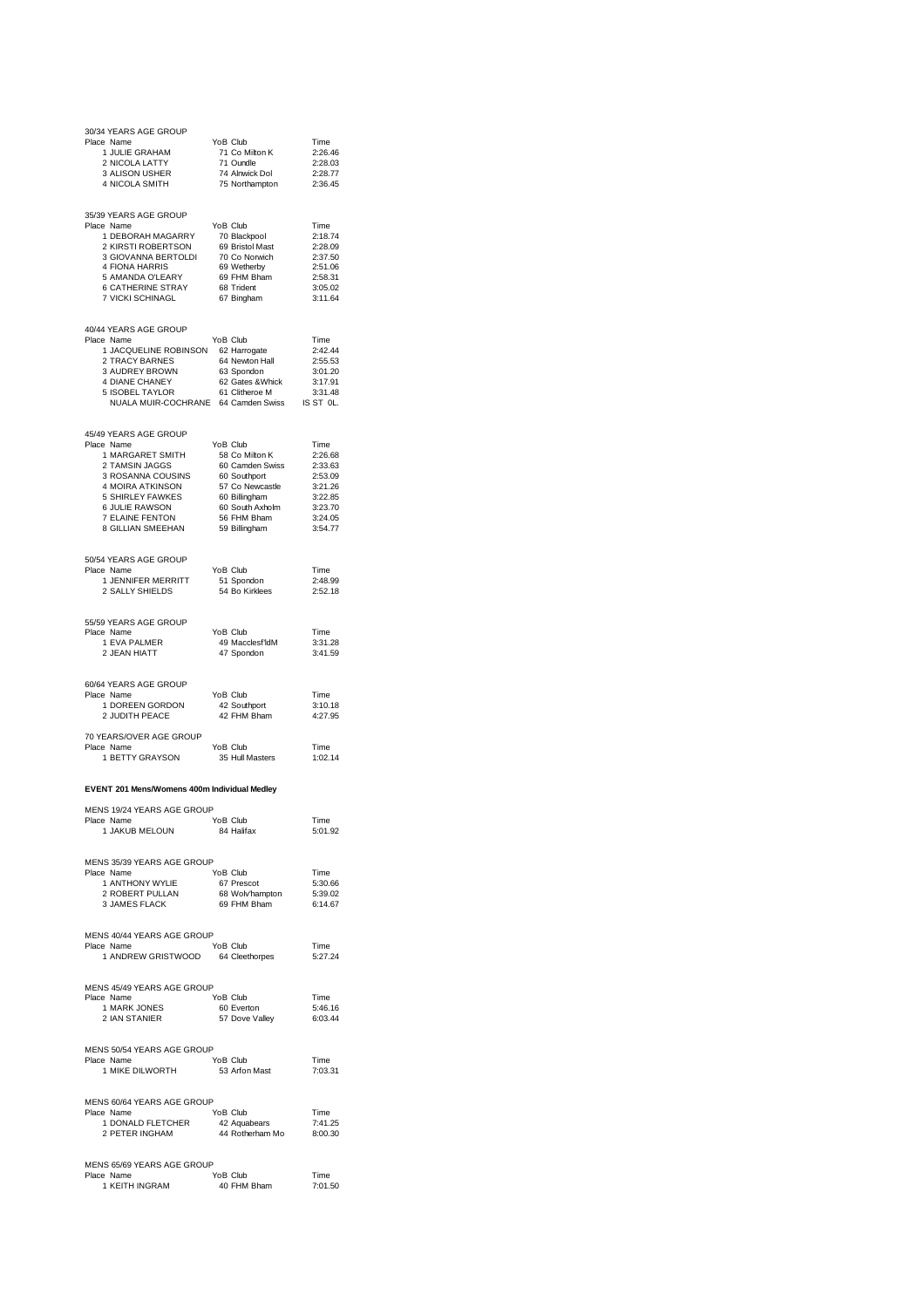| MENS 70 YEARS/OVER AGE GROUP<br>ں ہیں۔<br>TOM WALKER 1 TOM WALKER 35 Co Chester<br>Place Name                                                                                                                                                                                                                                                                                                                                                                                                                        | $35$ Co Chester                                                                                                                                         | Time<br>6:55.30                                                                   |
|----------------------------------------------------------------------------------------------------------------------------------------------------------------------------------------------------------------------------------------------------------------------------------------------------------------------------------------------------------------------------------------------------------------------------------------------------------------------------------------------------------------------|---------------------------------------------------------------------------------------------------------------------------------------------------------|-----------------------------------------------------------------------------------|
| WOMENS 19/24 YEARS AGE GROUP<br>Place Name<br>ce  Name<br>1 SUSAN MORRIS                                                                                                                                                                                                                                                                                                                                                                                                                                             | YoB Club<br>81 Modernians                                                                                                                               | Time<br>5:25.05                                                                   |
| WOMENS 30/34 YEARS AGE GROUP<br>CREAD TRIVING TO THE WAY TO THE TRIVING THE TRIVING THE TRIVING THE TRIVING THE TRIVING THE TRIVING THE TRIVING THE TRIVING THE TRIVING THE TRIVING THE TRIVING THE TRIVING THE TRIVING THE TRIVING THE TRIVING THE TRIVING TH<br>Place Name                                                                                                                                                                                                                                         |                                                                                                                                                         | Time<br>5:28.87<br>6:15.96                                                        |
| WOMENS 35/39 YEARS AGE GROUP<br>Place Name<br>e Name<br>1 KIRSTI ROBERTSON 69 Bristol Mast                                                                                                                                                                                                                                                                                                                                                                                                                           | YoB Club                                                                                                                                                | Time<br>5:54.23                                                                   |
| WOMENS 40/44 YEARS AGE GROUP<br>Place Name<br>1 NUALA MUIR-COCHRANE 64 Camden Swiss                                                                                                                                                                                                                                                                                                                                                                                                                                  | YoB Club                                                                                                                                                | Time<br>5:44.73                                                                   |
| WOMENS 45/49 YEARS AGE GROUP<br>EXAMPLE THE CONSUMER THE CONSUMER<br>1 ROSANNA COUSINS 60 Southport<br>2 MOIRA ATKINSON 57 Co Newcastle<br>Place Name                                                                                                                                                                                                                                                                                                                                                                |                                                                                                                                                         | Time<br>7:05.99<br>8:56.50                                                        |
| WOMENS 60/64 YEARS AGE GROUP<br>Place Name                                                                                                                                                                                                                                                                                                                                                                                                                                                                           |                                                                                                                                                         | Time<br>0.01                                                                      |
| EVENT 202 Womens 100m Freestyle                                                                                                                                                                                                                                                                                                                                                                                                                                                                                      |                                                                                                                                                         |                                                                                   |
| 19/24 YEARS AGE GROUP<br>Place Name                                                                                                                                                                                                                                                                                                                                                                                                                                                                                  | YoB Club                                                                                                                                                | Time<br>1:05.09<br>1:09.12<br>1:10.44<br>1:20.69                                  |
| 25/29 YEARS AGE GROUP<br>Place Name<br>e Name<br>1 CELINE GUENNEBAUD 77 Co Sheffield<br>2 ALICE TEMPLE 79 Co Leeds<br>3 MICHELLE MORRIS 80 Wetherby                                                                                                                                                                                                                                                                                                                                                                  | YoB Club                                                                                                                                                | Time<br>1:14.13<br>1:17.12<br>1:20.58                                             |
| 30/34 YEARS AGE GROUP<br>Primate Control Control Comments<br>1 JULIE GRAHAM 7 71 Comments<br>2 SHARON PERRY 72 Co Sheffield<br>3 COLETTE FREEMAN 71 Swadlincote<br>Place Name                                                                                                                                                                                                                                                                                                                                        |                                                                                                                                                         | Time<br>1:06.53<br>1:09.67<br>1:13.07                                             |
| 35/39 YEARS AGE GROUP<br>Place Name<br>4 FIONA HARRIS<br>19 Wetherby 69 Wetherby<br>19 S DEBORAH LANSLEY-HOG 67 Lindum Mink<br>6 CARLOYN SLOWIK 68 Trident<br>7 VICKI SCHINAGL 67 Bingham                                                                                                                                                                                                                                                                                                                            | YoB Club                                                                                                                                                | Time<br>1:09.88<br>1:12.66<br>1:13.06<br>1:17.36<br>1:19.07<br>1:20.59<br>1:24.60 |
| 40/44 YEARS AGE GROUP<br>Place Name<br>1 ALIE PATTERSON<br>2 TRACY BARNES<br>3 III I TAYLOR<br>3 JILL TAYLOR<br>3 JILL TAYLOR<br>4 AUDREY BROWN<br><b>JULIE HIRST</b><br><b>DIANE CHANEY</b>                                                                                                                                                                                                                                                                                                                         | YoB Club<br>VoB Club Time<br>63 Bingham 1:12.63<br>64 Newton Hall 1:15.32<br>65 Clitheroe M 1:16.86<br>63 Spondon 1:19.52<br>62 Gates & Whick IS ST 0L. | Time                                                                              |
| 45/49 YEARS AGE GROUP<br>Place Name<br>$\begin{tabular}{l l l l} \multicolumn{1}{c}{\textbf{7-1}} \multicolumn{1}{c}{\textbf{7-2}} \multicolumn{1}{c}{\textbf{7-3}} \multicolumn{1}{c}{\textbf{7-4}} \multicolumn{1}{c}{\textbf{7-5}} \multicolumn{1}{c}{\textbf{7-6}} \multicolumn{1}{c}{\textbf{7-7}} \multicolumn{1}{c}{\textbf{7-7}} \multicolumn{1}{c}{\textbf{7-7}} \multicolumn{1}{c}{\textbf{7-7}} \multicolumn{1}{c}{\textbf{7-7}} \multicolumn{1}{c}{\textbf{7-7}} \multicolumn{$<br>50/54 YEARS AGE GROUP | YoB Club                                                                                                                                                |                                                                                   |
| Place Name<br>e Name<br>1 JENNIFER MERRITT<br>2 DIANA KAYE                                                                                                                                                                                                                                                                                                                                                                                                                                                           | YoB Club<br>51 Spondon<br>53 Bo Kirklees                                                                                                                | Time<br>1:17.03<br>1:30.79                                                        |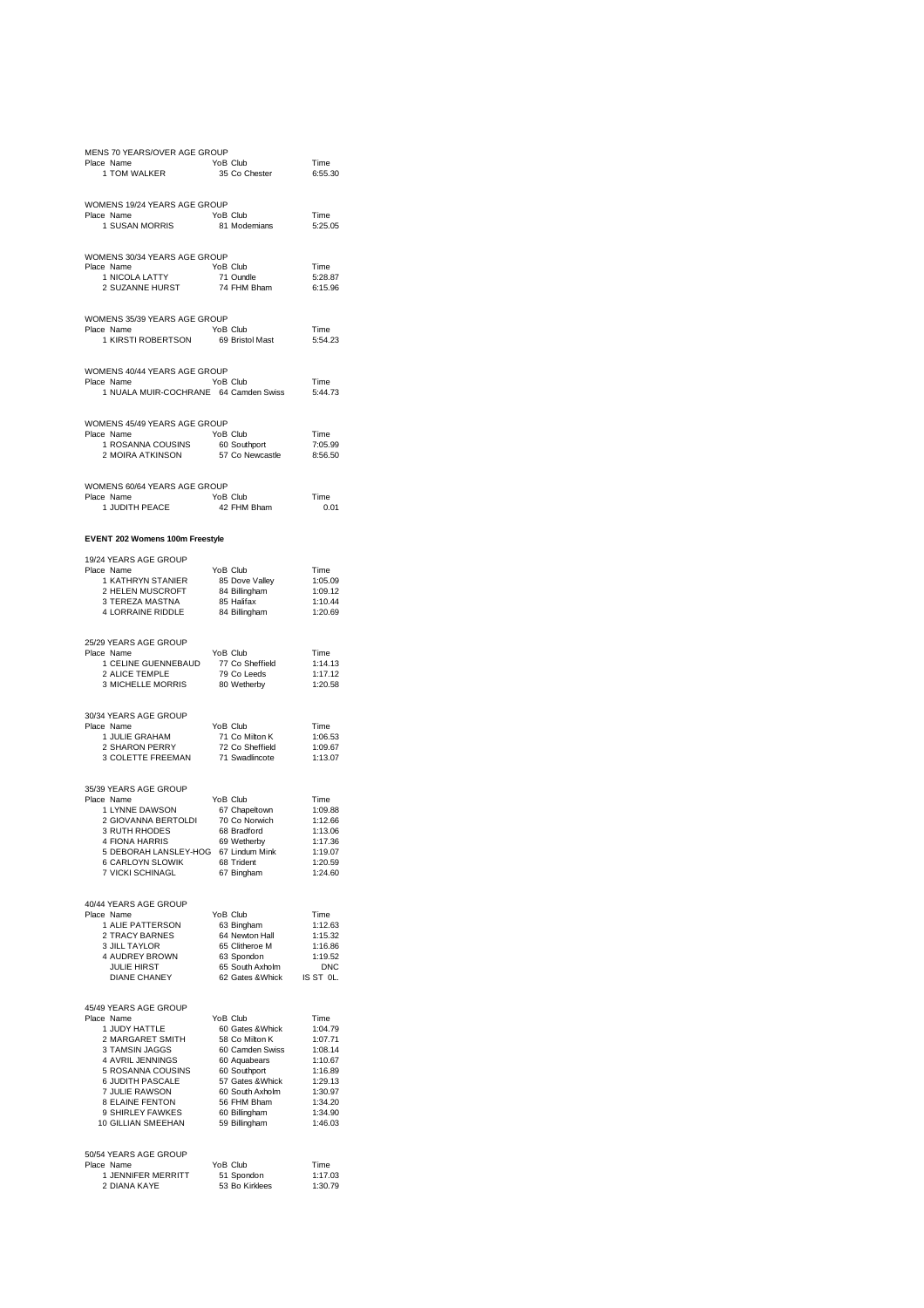| 55/59 YEARS AGE GROUP<br>Place Name<br>1 JEAN HIATT<br>2 SHIRLEY HINCHLIFFE                                                                                                                                                                                                                                                                                                                                                                                                                                                                                                                                                                  | YoB Club<br>47 Spondon<br>46 South Axholm | Time<br>1:41.82<br>1:44.40            |
|----------------------------------------------------------------------------------------------------------------------------------------------------------------------------------------------------------------------------------------------------------------------------------------------------------------------------------------------------------------------------------------------------------------------------------------------------------------------------------------------------------------------------------------------------------------------------------------------------------------------------------------------|-------------------------------------------|---------------------------------------|
| 60/64 YEARS AGE GROUP<br>Place Name<br>1 DOREEN GORDON 42 Southport<br>2 BARBARA ATKINSON 42 Poynton<br>2 LESLEV OLARK 42 FUM DEATH<br>3 LESLEY CLARK                                                                                                                                                                                                                                                                                                                                                                                                                                                                                        | YoB Club<br>43 FHM Bham                   | Time<br>1:24.89<br>1:57.80<br>2:07.03 |
| 70 YEARS/OVER AGE GROUP<br>Place Name<br>1 BETTY GRAYSON 35 Hull Masters<br>2 PAULINE BRAND 33 FHM Bham 2:07.94                                                                                                                                                                                                                                                                                                                                                                                                                                                                                                                              | YoB Club                                  | Time                                  |
| EVENT 203 Mens 120+ 4x1L M.T.                                                                                                                                                                                                                                                                                                                                                                                                                                                                                                                                                                                                                |                                           |                                       |
| Place Name<br>e Name<br>1 SWINDON DOLPHINS<br>2 NEWBURN                                                                                                                                                                                                                                                                                                                                                                                                                                                                                                                                                                                      | YoB Club<br>50 Swindon Dolp<br>50 Newburn | Time<br>1:51.44<br>2:34.21            |
| EVENT 204 Womens 120+ 4x1L F.T.                                                                                                                                                                                                                                                                                                                                                                                                                                                                                                                                                                                                              |                                           |                                       |
| Place Name<br>The RADFORD SC 50 Bradford<br>2 BINGHAM 50 Bingham 2:18.86<br>3 CLITHEROE MASTERS 50 Clitheroe M 2:31.24                                                                                                                                                                                                                                                                                                                                                                                                                                                                                                                       | YoB Club                                  | Time                                  |
| EVENT 205 Mens 50m Butterfly                                                                                                                                                                                                                                                                                                                                                                                                                                                                                                                                                                                                                 |                                           |                                       |
| 19/24 YEARS AGE GROUP<br>- TRATIVE ORIGINAL Time<br>1 JUSTIN GEORGE 27.33<br>2 DOUGLAS ALEXANDER 86 Swindon Dolp 31.00<br>3 PETER DOLMAN 83 Swadincote 34.32<br>2 KARL CLIFTON 85 Newburn IS ST OL.<br>Place Name                                                                                                                                                                                                                                                                                                                                                                                                                            |                                           |                                       |
| 25/29 YEARS AGE GROUP<br>Place Name                                                                                                                                                                                                                                                                                                                                                                                                                                                                                                                                                                                                          | YoB Club                                  | Time                                  |
| 9 Imperiment of the USD of the CHRISTIAN COWIE<br>2 ANDI MANLEY 77 Swindon Dolp<br>3 RICHARD BRADFORD 79 Worcester 28.7.1<br>4 ROBERT ALLOCTE 77 Swindon Dolp<br>5 STEVEN CHAMBERLAIN 77 Aquabears 32.05<br>JONATHAN AUDIS 80 Swindon D                                                                                                                                                                                                                                                                                                                                                                                                      |                                           |                                       |
| 30/34 YEARS AGE GROUP                                                                                                                                                                                                                                                                                                                                                                                                                                                                                                                                                                                                                        |                                           |                                       |
| Place Name                                                                                                                                                                                                                                                                                                                                                                                                                                                                                                                                                                                                                                   |                                           | Time<br>31.65                         |
| e Name<br>1 WARREN BEW 71 Chapeltown<br>2 CHRIS WRIGHT 74 Belper<br>3 JOHN PICKLES 71 Skipton<br>4 ANDREW NEAL 72 Macclesf'ldM                                                                                                                                                                                                                                                                                                                                                                                                                                                                                                               | 72 Macclesf IdM                           | 32.40<br>34.01<br>39.71               |
| 35/39 YEARS AGE GROUP                                                                                                                                                                                                                                                                                                                                                                                                                                                                                                                                                                                                                        |                                           |                                       |
| Place Name                                                                                                                                                                                                                                                                                                                                                                                                                                                                                                                                                                                                                                   | YoB Club                                  | Time<br>27.81                         |
| The CHANEY<br>1 DAVID CHANEY<br>2 DAVID MORGAN<br>3 PETER IRVING<br>3 PETER IRVING<br>67 Trident                                                                                                                                                                                                                                                                                                                                                                                                                                                                                                                                             |                                           | 29.25<br>30.03                        |
| 4 JOHN WILSON                                                                                                                                                                                                                                                                                                                                                                                                                                                                                                                                                                                                                                | 67 Newburn                                | 31.79                                 |
| 5 ADRIAN BROWN<br>6 PHILIP CROXALL                                                                                                                                                                                                                                                                                                                                                                                                                                                                                                                                                                                                           | 70 Belper<br>69 Colne                     | 32.98<br>34.91                        |
| 7 BOB WHITTAKER                                                                                                                                                                                                                                                                                                                                                                                                                                                                                                                                                                                                                              | 70 Colne                                  | 36.25                                 |
| ALISTER WRIGLEY                                                                                                                                                                                                                                                                                                                                                                                                                                                                                                                                                                                                                              | 70 Billingham IS ST OL.                   |                                       |
| 40/44 YEARS AGE GROUP<br>Place Name                                                                                                                                                                                                                                                                                                                                                                                                                                                                                                                                                                                                          | YoB Club                                  | Time                                  |
|                                                                                                                                                                                                                                                                                                                                                                                                                                                                                                                                                                                                                                              |                                           | 28.27                                 |
|                                                                                                                                                                                                                                                                                                                                                                                                                                                                                                                                                                                                                                              |                                           | 28.78<br>30.55                        |
|                                                                                                                                                                                                                                                                                                                                                                                                                                                                                                                                                                                                                                              |                                           | 30.58                                 |
|                                                                                                                                                                                                                                                                                                                                                                                                                                                                                                                                                                                                                                              |                                           | 33.18<br>33.36                        |
|                                                                                                                                                                                                                                                                                                                                                                                                                                                                                                                                                                                                                                              |                                           | 34.24                                 |
|                                                                                                                                                                                                                                                                                                                                                                                                                                                                                                                                                                                                                                              |                                           | 36.45<br>36.86                        |
|                                                                                                                                                                                                                                                                                                                                                                                                                                                                                                                                                                                                                                              |                                           |                                       |
| $\begin{tabular}{ll} $\mathbb{Z}$ & $\mathbb{S}\mathbb{Z}$ & $\mathbb{S}\mathbb{Z}$ & $\mathbb{S}\mathbb{Z}$ & $\mathbb{S}\mathbb{Z}$ & $\mathbb{S}\mathbb{Z}$ & $\mathbb{S}\mathbb{Z}$ & $\mathbb{S}\mathbb{Z}$ & $\mathbb{S}\mathbb{Z}$ & $\mathbb{S}\mathbb{Z}$ & $\mathbb{S}\mathbb{Z}$ & $\mathbb{S}\mathbb{Z}$ & $\mathbb{S}\mathbb{Z}$ & $\mathbb{S}\mathbb{Z}$ & $\mathbb{S}\mathbb{Z}$ & $\mathbb{S}\mathbb{Z}\mathbb{Z}$ & $\mathbb{S}\mathbb{Z}\mathbb{Z}\mathbb{Z$<br>10 ROGER FOLLOWS 64 Swadingtote 37.41<br>11 MARK PITTS 62 FMM Bham 37.49<br>12 GARY SNOWBALL 61 Billingham 41.94<br>MICHAEL JONES 62 Clitheroe M IS ST OL. |                                           | 37.49                                 |
|                                                                                                                                                                                                                                                                                                                                                                                                                                                                                                                                                                                                                                              |                                           |                                       |
| 45/49 YEARS AGE GROUP<br>Place Name                                                                                                                                                                                                                                                                                                                                                                                                                                                                                                                                                                                                          | YoB Club                                  | Time                                  |
| e Name<br>1 KEVAN BROWN<br>2 THOMAS MORROW                                                                                                                                                                                                                                                                                                                                                                                                                                                                                                                                                                                                   | 60 Bo Kirklees                            | 32.44                                 |
|                                                                                                                                                                                                                                                                                                                                                                                                                                                                                                                                                                                                                                              | 56 Co Milton K                            | 33.83<br>33.98                        |
| COMINDING COMMENT CONTROL CONTROL<br>4 GUY FAWKES 59 Billingham<br>5 ROSS HOBSON 58 Newburn<br>6 JOHN TAYLOR 57 CPH:<br>7 CHRISTOR: 57 CPH                                                                                                                                                                                                                                                                                                                                                                                                                                                                                                   |                                           | 34.67                                 |
|                                                                                                                                                                                                                                                                                                                                                                                                                                                                                                                                                                                                                                              |                                           | 35.85<br>43.41                        |
| 7 CHRISTOPHER MOORCR 58 Rykneld S P                                                                                                                                                                                                                                                                                                                                                                                                                                                                                                                                                                                                          |                                           | 50.16                                 |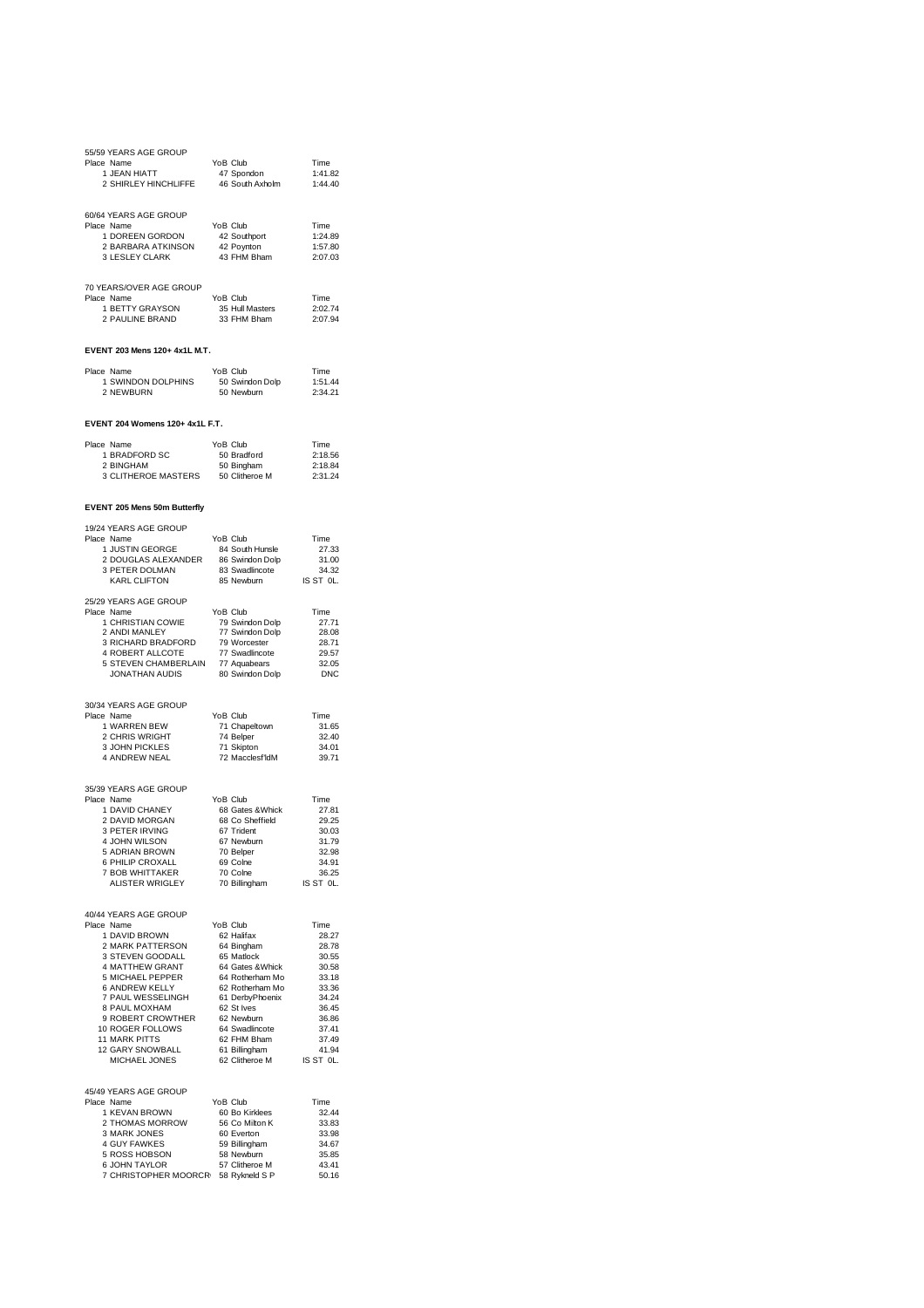| 50/54 YEARS AGE GROUP                                                                                                                                                              |                                                              |                     |
|------------------------------------------------------------------------------------------------------------------------------------------------------------------------------------|--------------------------------------------------------------|---------------------|
| Place Name<br>1 IAN WALLWORK                                                                                                                                                       | YoB Club<br>54 Horwich                                       | Time<br>28.39       |
| 2 PAUL WATSON                                                                                                                                                                      | 55 Swadlincote<br>53 Harrogate                               | 41.29               |
| 3 PAUL HOLLOWAY                                                                                                                                                                    |                                                              | 46.40               |
|                                                                                                                                                                                    |                                                              |                     |
| 55/59 YEARS AGE GROUP<br>Place Name                                                                                                                                                | YoB Club                                                     | Time                |
| 1 RICHARD GRASSL                                                                                                                                                                   | 50 SV ERGOLDING                                              | 31.89               |
| 2 DENIS THYS                                                                                                                                                                       | 48 Glasgow Wm<br>49 Arfon Mast                               | 36.05<br>36.98      |
| 3 KEITH ROTHWELL<br>4 PHIL JOHNSTON                                                                                                                                                | 48 Gates & Whick 53.26                                       |                     |
|                                                                                                                                                                                    |                                                              |                     |
| 60/64 YEARS AGE GROUP                                                                                                                                                              |                                                              |                     |
| Place Name                                                                                                                                                                         | YoB Club                                                     | Time                |
| 1 DAVID CHERRIMAN                                                                                                                                                                  | 43 Harrogate                                                 | 34.36               |
| 2 IAN DAVISON                                                                                                                                                                      | 43 South Axholm                                              | 47.98               |
|                                                                                                                                                                                    |                                                              |                     |
| 65/69 YEARS AGE GROUP                                                                                                                                                              |                                                              |                     |
| Place Name<br>1 JOHN WARD                                                                                                                                                          | YoB Club<br>37 Sheffield C                                   | Time<br>39.51       |
| 2 DENNIS HARRISON                                                                                                                                                                  | 37 Hull Masters                                              | 43.14               |
|                                                                                                                                                                                    |                                                              |                     |
| <b>EVENT 206 Womens 50m Backstroke</b>                                                                                                                                             |                                                              |                     |
| 19/24 YEARS AGE GROUP                                                                                                                                                              |                                                              |                     |
| Place Name                                                                                                                                                                         | YoB Club                                                     | Time                |
| 1 HELEN MUSCROFT                                                                                                                                                                   | 84 Billingham                                                | 36.41               |
|                                                                                                                                                                                    |                                                              |                     |
| 25/29 YEARS AGE GROUP                                                                                                                                                              |                                                              |                     |
| Place Name                                                                                                                                                                         | YoB Club                                                     | Time<br>40.45       |
| 1 CELINE GUENNEBAUD 77 Co Sheffield<br>2 LAURA SIMPSON 76 Clitheroe M                                                                                                              |                                                              | 42.22               |
|                                                                                                                                                                                    |                                                              |                     |
| 30/34 YEARS AGE GROUP                                                                                                                                                              |                                                              |                     |
| Place Name<br>1 ALISON USHER                                                                                                                                                       | YoB Club                                                     | Time<br>34.48       |
|                                                                                                                                                                                    |                                                              | 35.66               |
| 2 SUZANNE HURST<br>3 SADIE OSBORNE                                                                                                                                                 | YoB Citub<br>74 Alnwick Dol<br>74 FHM Bham<br>75 Northampton | 37.66               |
| 4 COLETTE FREEMAN                                                                                                                                                                  | 71 Swadlincote                                               | 38.60               |
|                                                                                                                                                                                    |                                                              |                     |
| 35/39 YEARS AGE GROUP<br>Place Name                                                                                                                                                | YoB Club                                                     | Time                |
|                                                                                                                                                                                    |                                                              | 37.30               |
| 1 TRACY WESSELINGH 66 DerbyPhoenix<br>2 LYNNE DAWSON 67 Chapeltown<br>3 GIOVANNA BERTOLDI 70 Co Norwich                                                                            |                                                              | 38.62               |
| 4 MAGGIE EVANS                                                                                                                                                                     | 67 Bradford                                                  | 39.04<br>42.27      |
| 5 LYNDA REDDINGTON 68 Bingham                                                                                                                                                      |                                                              | 42.77               |
| 6 DEBORAH LANSLEY-HOG 67 Lindum Mink<br>7 CARLOYN SLOWIK                                                                                                                           | 68 Trident                                                   | 44.53<br>44.85      |
|                                                                                                                                                                                    |                                                              |                     |
| 40/44 YEARS AGE GROUP                                                                                                                                                              |                                                              |                     |
| Place Name                                                                                                                                                                         | YoB Club                                                     | Time                |
| 1 ALIE PATTERSON                                                                                                                                                                   | 63 Bingham<br>62 Harrogate                                   | 39.37               |
| 2 JACQUELINE ROBINSON<br>3 JILL TAYLOR                                                                                                                                             | 65 Clitheroe M                                               | 42.02<br>42.64      |
| 4 ISOBEL TAYLOR                                                                                                                                                                    | 61 Clitheroe M                                               | 43.45               |
| 5 JACKIE TIMMINS                                                                                                                                                                   | 65 Swadlincote                                               | 44.07<br><b>DNC</b> |
| NUALA MUIR-COCHRANE 64 Camden Swiss                                                                                                                                                |                                                              |                     |
| 45/49 YEARS AGE GROUP                                                                                                                                                              |                                                              |                     |
| Place Name                                                                                                                                                                         |                                                              |                     |
|                                                                                                                                                                                    |                                                              |                     |
|                                                                                                                                                                                    |                                                              | 47.02               |
| 9 Textro 100 Club<br>1 BERENICE WILSON 60 Spondon 37.05<br>2 JUDITH PASCALE 57 Gates & Whick 47.02<br>3 JULIE RAWSON 60 South Axholm 54.12<br>3 JULIE RAWSON 50 South Axholm 54.12 |                                                              |                     |
|                                                                                                                                                                                    |                                                              |                     |
| 50/54 YEARS AGE GROUP                                                                                                                                                              |                                                              |                     |
| Place Name<br>1 JACKIE HUGHES                                                                                                                                                      | YoB Club<br>53 Lindum Mink                                   | Time<br>47.75       |
|                                                                                                                                                                                    |                                                              |                     |
| 55/59 YEARS AGE GROUP                                                                                                                                                              |                                                              |                     |
| Place Name                                                                                                                                                                         | YoB Club                                                     | Time                |
| 1 SHIRLEY HINCHLIFFE                                                                                                                                                               | 46 South Axholm                                              | 49.49               |
|                                                                                                                                                                                    |                                                              |                     |
| 60/64 YEARS AGE GROUP                                                                                                                                                              |                                                              |                     |
| Place Name                                                                                                                                                                         | YoB Club                                                     | Time<br>45.98       |
| e Name<br>1 DOREEN GORDON 42 Southport<br>2 JACQUELINE INGRAM 43 FHM Bham<br>3 LESLEY CLARK 43 FHM Bham                                                                            |                                                              | 1:05.63             |
| 3 LESLEY CLARK                                                                                                                                                                     | 43 FHM Bham                                                  | 1:17.38             |
|                                                                                                                                                                                    |                                                              |                     |
| 65/69 YEARS AGE GROUP<br>Place Name                                                                                                                                                | YoB Club                                                     | Time                |
| 1 BRENDA WALKER                                                                                                                                                                    | 38 Co Chester                                                | 47.29               |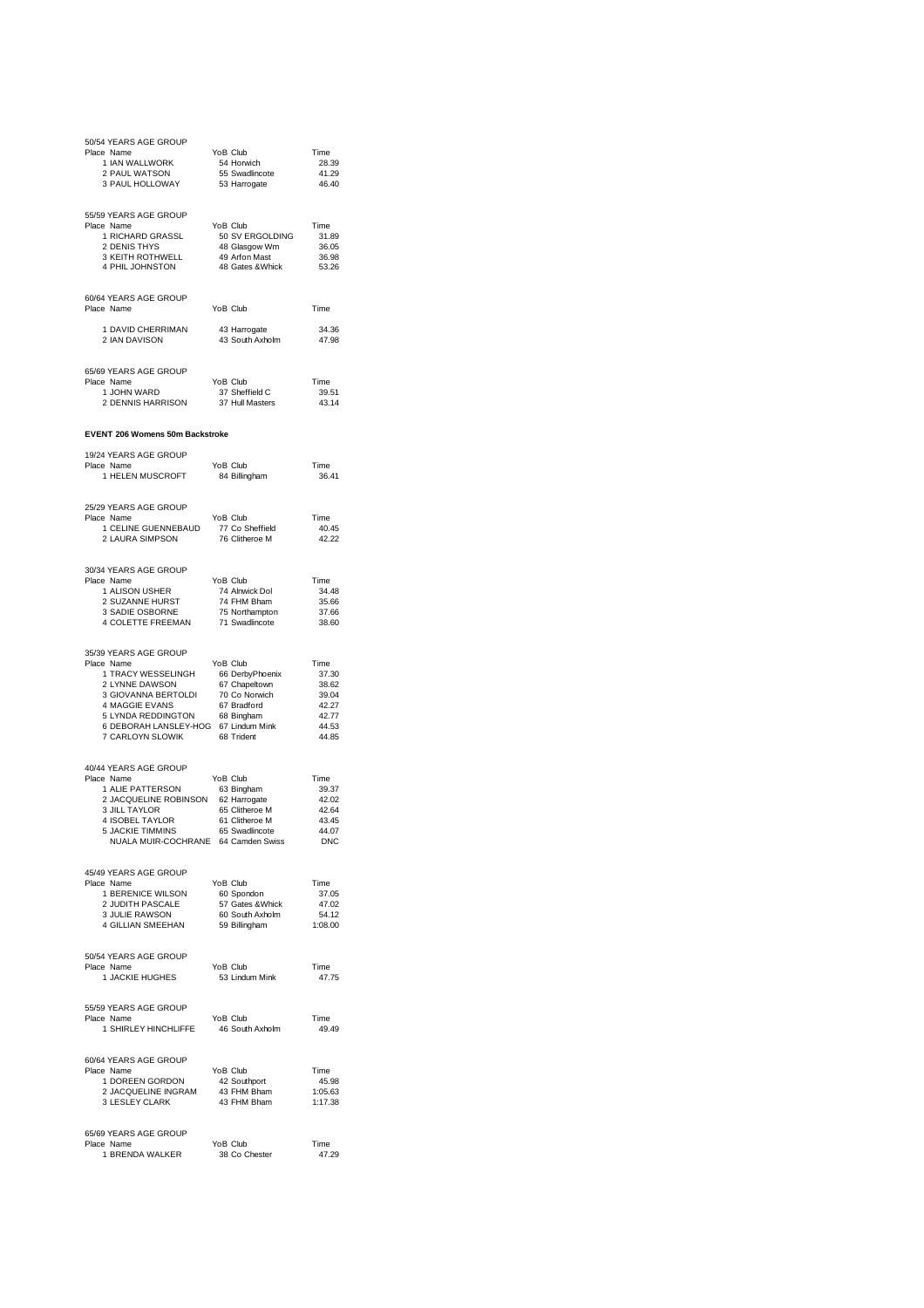| 70 YEARS/OVER AGE GROUP<br>Place Name                                                                                                                                                                                                                        | YoB Club                                                        | Time               |
|--------------------------------------------------------------------------------------------------------------------------------------------------------------------------------------------------------------------------------------------------------------|-----------------------------------------------------------------|--------------------|
| ce Name<br>1 PAULINE BRAND<br>2 BETTY GRAYSON                                                                                                                                                                                                                |                                                                 |                    |
|                                                                                                                                                                                                                                                              |                                                                 |                    |
| EVENT 207 Mens 200+ 4x1L M.T.                                                                                                                                                                                                                                |                                                                 |                    |
| Place Name<br>1 ROTHERHAM METRO                                                                                                                                                                                                                              | YoB Club<br>50 Rotherham Mo 2:43.01                             | Time               |
| EVENT 209 Mens 100m Breaststroke                                                                                                                                                                                                                             |                                                                 |                    |
| 25/29 YEARS AGE GROUP                                                                                                                                                                                                                                        |                                                                 |                    |
| Place Name<br>1 STEWART WORTHY<br>2 PHILLIP BURCHELL 80 Holywell                                                                                                                                                                                             | YoB Club                                                        | Time<br>1:20.76    |
|                                                                                                                                                                                                                                                              |                                                                 | 1:25.18            |
| 30/34 YEARS AGE GROUP                                                                                                                                                                                                                                        |                                                                 |                    |
| Place Name<br>e_name<br>1 NIGEL MASTERS<br>2 PAUL WOODCOCK                                                                                                                                                                                                   | YoB Club<br>71 Swindon Dolp<br>72 Trafford Met                  | Time<br>1:11.54    |
|                                                                                                                                                                                                                                                              |                                                                 | 1:21.47            |
| 35/39 YEARS AGE GROUP                                                                                                                                                                                                                                        |                                                                 |                    |
| 97 PEARS AGE GROUP<br>2 PEARS AGE GROUP<br>2 NAMERRIS 67 O Trident<br>3 CARL SUGDEN 66 Welterby<br>3 CARL SUGDEN 67 Harrogate<br>4 KENNETH HOUSTON 67 Trafford Met<br>5 MATTHEW JAMES 66 Lindum Mink<br>6 JAMES FLACK<br>7 PHILIP CROXALL 69 C<br>Place Name |                                                                 | Time<br>1:18.36    |
|                                                                                                                                                                                                                                                              |                                                                 | 1:20.10            |
|                                                                                                                                                                                                                                                              |                                                                 | 1:21.78<br>1:21.99 |
|                                                                                                                                                                                                                                                              |                                                                 | 1:24.99            |
|                                                                                                                                                                                                                                                              |                                                                 | 1:28.00<br>1:31.92 |
|                                                                                                                                                                                                                                                              |                                                                 | 1:42.35            |
| 40/44 YEARS AGE GROUP                                                                                                                                                                                                                                        |                                                                 |                    |
| Place Name                                                                                                                                                                                                                                                   |                                                                 |                    |
|                                                                                                                                                                                                                                                              |                                                                 |                    |
|                                                                                                                                                                                                                                                              |                                                                 |                    |
|                                                                                                                                                                                                                                                              |                                                                 |                    |
|                                                                                                                                                                                                                                                              |                                                                 |                    |
| FIERIND NOL GIVOR<br>1 BRYN DYMOTT 62 Swans St N 120.23<br>2 PAUL WESSELINGH 61 DerbyPhoenix 1:24.02<br>3 MICHAEL JONES<br>4 PAUL EDGAR 65 South Axholm 1:32.12<br>4 PAUL EDGAR 65 South Axholm 1:32.12<br>5 SERGE CIROVIC 64 Co Sheffi                      |                                                                 |                    |
| 45/49 YEARS AGE GROUP                                                                                                                                                                                                                                        |                                                                 |                    |
| Place Name                                                                                                                                                                                                                                                   | YoB Club                                                        | Time               |
|                                                                                                                                                                                                                                                              |                                                                 | 1:19.37<br>1:24.95 |
|                                                                                                                                                                                                                                                              |                                                                 | 1:26.26<br>1:44.41 |
|                                                                                                                                                                                                                                                              |                                                                 | 1:46.27            |
| 6 PAUL TREWIN                                                                                                                                                                                                                                                | 59 Billingham                                                   | 2:00.30            |
| 50/54 YEARS AGE GROUP                                                                                                                                                                                                                                        |                                                                 |                    |
| Place Name<br>Formal Mondon Volet Cub<br>1 NEVILLE BARTON 52 Gradears<br>2 GRAHAM PEARSON 52 Gates & Whick<br>3 DAVID BURCHELL 55 Mold<br>4 JOHN STANWORTH 54 Clitheroe M                                                                                    | YoB Club                                                        | Time<br>1:15.91    |
|                                                                                                                                                                                                                                                              |                                                                 | 1:20.64            |
|                                                                                                                                                                                                                                                              |                                                                 | 1:23.04<br>1:34.97 |
| 5 MIKE DILWORTH                                                                                                                                                                                                                                              | 53 Arfon Mast<br>53 Harrogate                                   | 1:35.61            |
| 6 PAUL HOLLOWAY                                                                                                                                                                                                                                              |                                                                 | 1:37.35            |
| 55/59 YEARS AGE GROUP                                                                                                                                                                                                                                        |                                                                 |                    |
| Place Name                                                                                                                                                                                                                                                   | YoB Club                                                        | Time<br>1:28.65    |
| 1 GODFREY GREEN<br>2 BRIAN TAYLOR<br>3 KEITH ROTHWELL                                                                                                                                                                                                        | YoB Club<br>49 Co Lincoln P<br>50 Doncaster Ma<br>49 Arfon Mast | 1:30.97            |
|                                                                                                                                                                                                                                                              |                                                                 | 1:35.88            |
| 60/64 YEARS AGE GROUP                                                                                                                                                                                                                                        |                                                                 |                    |
| Place Name<br>1 FRANK JONES                                                                                                                                                                                                                                  | YoB Club<br>43 Halesowen                                        | Time<br>1:38.88    |
|                                                                                                                                                                                                                                                              |                                                                 |                    |
| 65/69 YEARS AGE GROUP<br>Place Name                                                                                                                                                                                                                          | YoB Club                                                        | Time               |
|                                                                                                                                                                                                                                                              | 40 FHM Bham<br>37 Halifax                                       | 1:30.88            |
| e Name<br>1 KEITH INGRAM<br>2 BILL MOORE<br>3 COLIN SAGE                                                                                                                                                                                                     | 36 Hull Masters                                                 | 1:33.61<br>1:45.85 |
|                                                                                                                                                                                                                                                              |                                                                 |                    |
| 70 YEARS/OVER AGE GROUP<br>Place Name                                                                                                                                                                                                                        | YoB Club                                                        | Time               |
|                                                                                                                                                                                                                                                              |                                                                 |                    |
|                                                                                                                                                                                                                                                              |                                                                 |                    |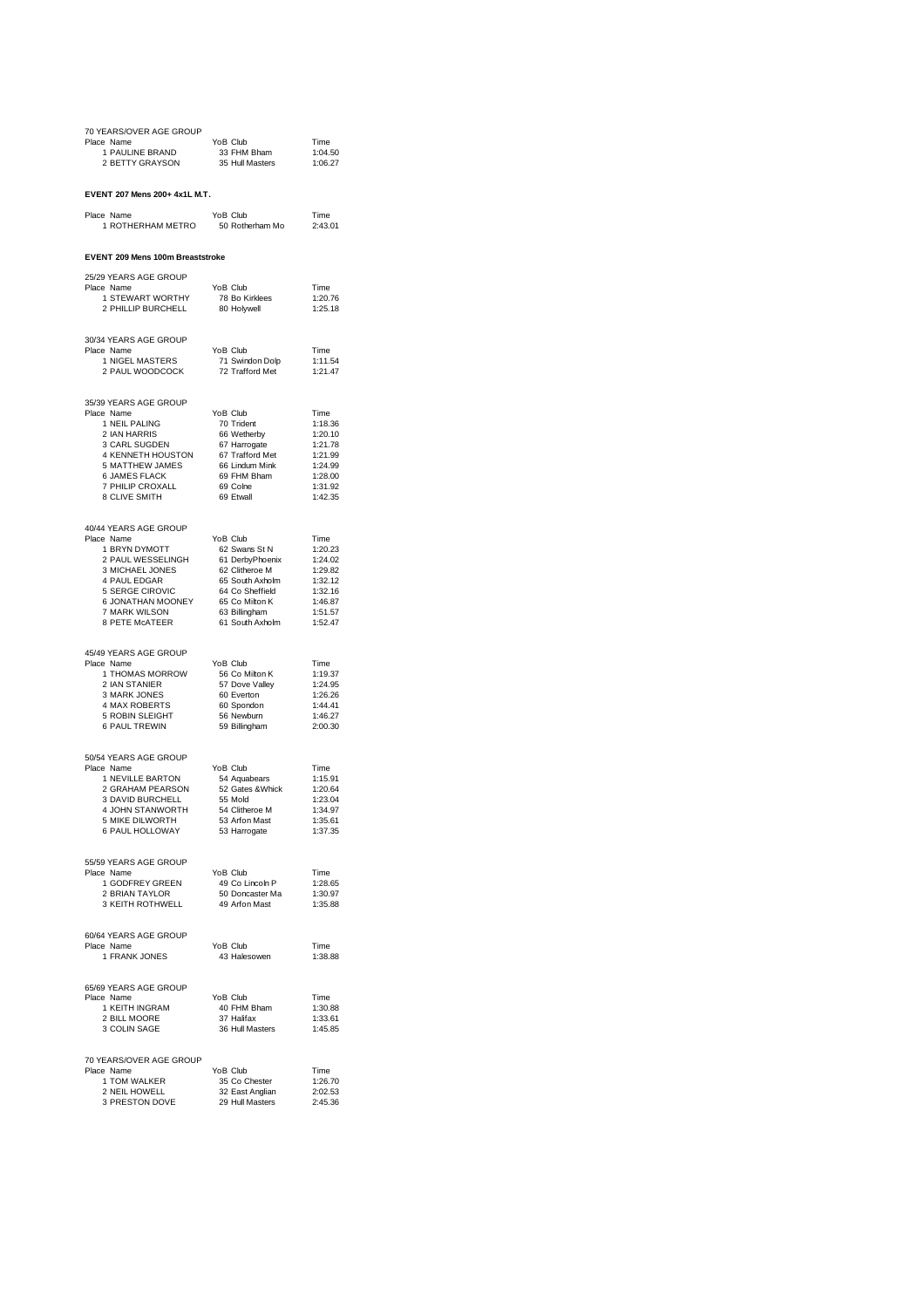#### **EVENT 210 Womens 200m Individual Medley**

| 19/24 YEARS AGE GROUP<br>Place Name<br>1 KATHRYN STANIER<br>2 HELEN MUSCROFT<br>3 PAULA BOOTH<br>4 LORRAINE RIDDLE | YoB Club<br>85 Dove Valley<br>84 Billingham<br>83 Harrogate<br>84 Billingham                                           | Time<br>2:42.50<br>2:52.75<br>2:57.46<br>3:16.83            |
|--------------------------------------------------------------------------------------------------------------------|------------------------------------------------------------------------------------------------------------------------|-------------------------------------------------------------|
| 25/29 YEARS AGE GROUP<br>Place Name<br>1 LAURA SIMPSON                                                             | YoB Club<br>76 Clitheroe M                                                                                             | Time<br>3:11.29                                             |
| 30/34 YEARS AGE GROUP<br>Place Name<br>ے کا SHARITY<br>2 JULIE GRAHAM<br>3 SHARON PERRY<br>ALISON USHER            | YoB Club<br>72 Co Sheffield<br>74 Alnwick Dol                                                                          | Time<br>2:38.86<br>2:47.83<br>2:55.48<br><b>DNC</b>         |
| 35/39 YEARS AGE GROUP<br>Place Name<br>1 KIRSTI ROBERTSON<br>2 TRACY WESSELINGH<br>3 GIOVANNA BERTOLDI             | YoB Club<br>69 Bristol Mast<br>os Directores<br>66 DerbyPhoenix<br>70 Co Norwich                                       | Time<br>2:49.27<br>2:53.14<br>3:08.04                       |
| 40/44 YEARS AGE GROUP<br>Place Name<br>1 JACQUELINE ROBINSON 62 Harrogate                                          | YoB Club                                                                                                               | Time<br>3:05.02                                             |
| 45/49 YEARS AGE GROUP<br>Place Name<br>1 ROSANNA COUSINS<br>2 ELAINE FENTON<br>3 MOIRA ATKINSON                    | YoB Club<br>60 Southport<br>56 FHM Bham<br>57 Co Newcastle                                                             | Time<br>3:24.81<br>4:02.00<br>4:14.26                       |
| 55/59 YEARS AGE GROUP<br>Place Name<br>1 SHIRLEY HINCHLIFFE                                                        | YoB Club<br>46 South Axholm                                                                                            | Time<br>4:16.44                                             |
| 60/64 YEARS AGE GROUP<br>Place Name<br>1 DOREEN GORDON                                                             | YoB Club<br>42 Southport                                                                                               | Time<br>3:42.86                                             |
| EVENT 211 Mens 160+ 4x1L M.T.                                                                                      |                                                                                                                        |                                                             |
| Place Name<br>1 HALESOWEN<br>2 NEWBURN<br>3 CLITHEROE MASTERS<br>4 ROTHERHAM METRO<br>5 HOLYWELL                   | YoB Club<br>50 Halesowen<br>50 Newburn<br>50 Newburn<br>50 Newbarr<br>50 Clitheroe M<br>50 Rotherham Mo<br>50 Holywell | Time<br>2:25.58<br>2:25.97<br>2:27.72<br>2:29.77<br>2:35.30 |
| EVENT 213 Mens 50m Freestyle                                                                                       |                                                                                                                        |                                                             |
| 19/24 YEARS AGE GROUP                                                                                              |                                                                                                                        |                                                             |

| Place Name            | YoB Club        | Time  |
|-----------------------|-----------------|-------|
| 1 JAKUB MELOUN        | 84 Halifax      | 24.97 |
| 2 JUSTIN GEORGE       | 84 South Hunsle | 25.81 |
| 3 MATT THOMAS         | 83 Leamington   | 25.97 |
| <b>4 KARL CLIFTON</b> | 85 Newburn      | 27.75 |
| 5 DOUGLAS ALEXANDER   | 86 Swindon Dolp | 30.40 |
| 6 PETER DOLMAN        | 83 Swadlincote  | 31.85 |
| 25/29 YEARS AGE GROUP |                 |       |
| Place Name            | YoB Club        | Time  |
| 1 ANDI MANLEY         | 77 Swindon Dolp | 25.30 |
| 2 RICHARD BRADFORD    | 79 Worcester    | 25.95 |
| 3 STEVEN CHAMBERLAIN  | 77 Aquabears    | 28.26 |
| 4 PHILLIP BURCHELL    | 80 Holywell     | 31.10 |
| 30/34 YEARS AGE GROUP |                 |       |
| Place Name            | YoB Club        | Time  |
| 1 RICHARD GARRETT     | 74 Co Sheffield | 26.22 |
| 2 NIGEL MASTERS       | 71 Swindon Dolp | 26.50 |
| 3 STUART SKELTON      | 71 Rotherham Mo | 27.68 |
| <b>4 CHRIS WRIGHT</b> | 74 Belper       | 28.84 |
| 5 ADRIAN WORTON       | 71 Halesowen    | 28.99 |
| 6 WARREN BEW          | 71 Chapeltown   | 29.38 |
| 7 ANDREW NEAL         | 72 Macclesf IdM | 31.95 |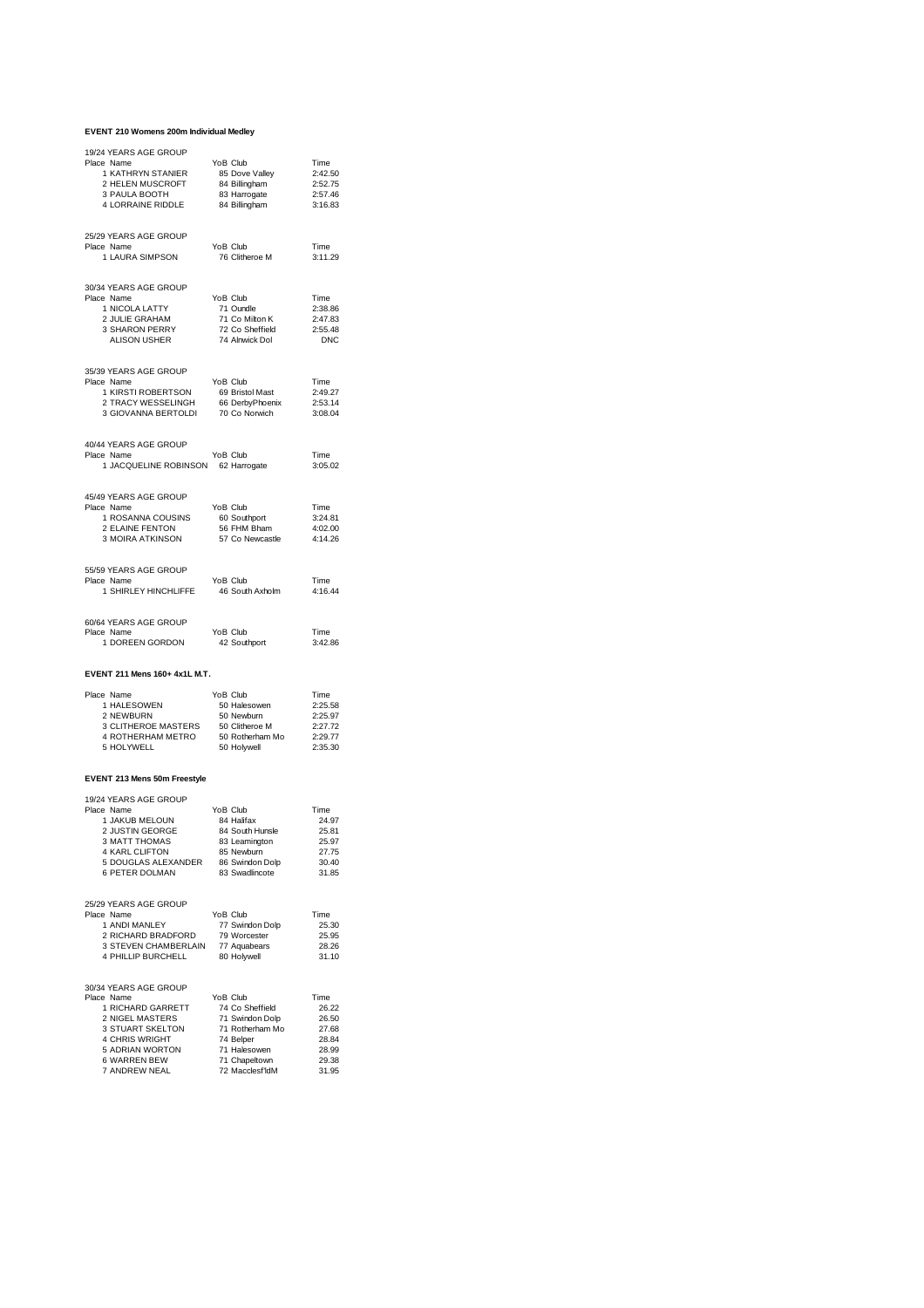| 35/39 YEARS AGE GROUP                                                                                                                                                                                                                                                                                                                                                                                                                                                           |                                                                                       |                |
|---------------------------------------------------------------------------------------------------------------------------------------------------------------------------------------------------------------------------------------------------------------------------------------------------------------------------------------------------------------------------------------------------------------------------------------------------------------------------------|---------------------------------------------------------------------------------------|----------------|
| Place Name                                                                                                                                                                                                                                                                                                                                                                                                                                                                      | YoB Club                                                                              | Time           |
| 1 DAVID CHANEY<br>Bridge<br>1 DAVID CHANE 1<br>2 PETER IRVING<br>1 SUGDEN                                                                                                                                                                                                                                                                                                                                                                                                       | 68 Gates & Whick<br>67 Trident                                                        | 26.26<br>26.84 |
|                                                                                                                                                                                                                                                                                                                                                                                                                                                                                 | 67 Harrogate                                                                          | 28.01          |
| 3 CARL COOLEY<br>4 IAN HARRIS 66 Wetherby<br>5 STEVEN NICHOLAS 68 Clitherce M<br>6 ADRIAN BROWN 70 Belper<br>7 PHILIP CROXALL 69 Cohe<br>8 BOB WHITTAKER 70 Cohe<br>9 ALISTER WRIGLEY 70 Billingham                                                                                                                                                                                                                                                                             |                                                                                       | 29.18          |
|                                                                                                                                                                                                                                                                                                                                                                                                                                                                                 |                                                                                       | 29.77          |
|                                                                                                                                                                                                                                                                                                                                                                                                                                                                                 |                                                                                       | 30.21          |
|                                                                                                                                                                                                                                                                                                                                                                                                                                                                                 |                                                                                       | 31.01<br>32.18 |
|                                                                                                                                                                                                                                                                                                                                                                                                                                                                                 |                                                                                       | 32.88          |
|                                                                                                                                                                                                                                                                                                                                                                                                                                                                                 |                                                                                       | 35.58          |
| 8 BOB WHITTAKER<br>9 ALISTER WRIGLEY 70 Colne<br>10 SIMON CHADDERTON 68 Clitheroe M<br>11 CLIVE SMITH 69 Etwall                                                                                                                                                                                                                                                                                                                                                                 |                                                                                       | 36.26          |
| IAN WALLER                                                                                                                                                                                                                                                                                                                                                                                                                                                                      | 69 Cleethorpes IS ST OL.                                                              |                |
|                                                                                                                                                                                                                                                                                                                                                                                                                                                                                 |                                                                                       |                |
| 40/44 YEARS AGE GROUP<br>Place Name                                                                                                                                                                                                                                                                                                                                                                                                                                             | YoB Club                                                                              | Time           |
|                                                                                                                                                                                                                                                                                                                                                                                                                                                                                 |                                                                                       | 26.44          |
| 1 DAVID BROWN<br>2 ANDREW GRISTWOOD 64 Cleethorpes<br>3 ANDY ALEXANDER 61 Swindon Dolp<br>1 MATTHEW GRANT 64 Gates & Whick                                                                                                                                                                                                                                                                                                                                                      |                                                                                       | 27.89          |
|                                                                                                                                                                                                                                                                                                                                                                                                                                                                                 |                                                                                       | 28.58          |
|                                                                                                                                                                                                                                                                                                                                                                                                                                                                                 |                                                                                       | 28.73          |
| <b>5 MARK PITTS</b>                                                                                                                                                                                                                                                                                                                                                                                                                                                             | 62 FHM Bham                                                                           | 30.29          |
| 6 PAUL WESSELINGH 61 DerbyPhoenix<br>7 PAUL MOXHAM                                                                                                                                                                                                                                                                                                                                                                                                                              | 62 St Ives                                                                            | 30.79<br>30.88 |
|                                                                                                                                                                                                                                                                                                                                                                                                                                                                                 |                                                                                       | 32.57          |
|                                                                                                                                                                                                                                                                                                                                                                                                                                                                                 |                                                                                       | 32.72          |
|                                                                                                                                                                                                                                                                                                                                                                                                                                                                                 |                                                                                       | 33.12          |
|                                                                                                                                                                                                                                                                                                                                                                                                                                                                                 |                                                                                       | 33.32          |
|                                                                                                                                                                                                                                                                                                                                                                                                                                                                                 |                                                                                       | 33.98          |
|                                                                                                                                                                                                                                                                                                                                                                                                                                                                                 |                                                                                       | 35.43          |
| $\begin{tabular}{lllllllllll} \multicolumn{2}{l}{\textbf{8} & \textbf{SERGE CIROVIC} & $\textbf{64} \text{ Co} \text{ Sheffield}\\ \textbf{9} \text{ GARY SNOWBALL} & $\textbf{61} \text{ Bill lingham} \\ \textbf{10} \text{ ANDREW KEILY} & $\textbf{62} \text{ Rohferham Mo}\\ \textbf{11} \text{ MICHAEL PEPPER} & $\textbf{64} \text{ Rohferham Mo}\\ \textbf{12} \text{ ROGER FOLLOWS} & $\textbf{64} \text{ Swadlincode}\\ \textbf{13} \text{ PAUL EDBGAR} & $\textbf{6$ |                                                                                       | 35.90<br>40.90 |
| 15 PETE MCATEER 61 South Axholm<br>16 JONATHAN MOONEY 65 Co Milton K                                                                                                                                                                                                                                                                                                                                                                                                            |                                                                                       | 42.35          |
|                                                                                                                                                                                                                                                                                                                                                                                                                                                                                 |                                                                                       |                |
| 45/49 YEARS AGE GROUP                                                                                                                                                                                                                                                                                                                                                                                                                                                           |                                                                                       |                |
| Place Name                                                                                                                                                                                                                                                                                                                                                                                                                                                                      | YoB Club                                                                              | Time           |
| 1 MARK JONES                                                                                                                                                                                                                                                                                                                                                                                                                                                                    |                                                                                       | 30.15          |
| 2 KEVAN BROWN<br>2 JOHN TAYLOR<br>4 GUY FAWKES                                                                                                                                                                                                                                                                                                                                                                                                                                  | rub Club<br>60 Everton<br>60 Bo Kirklees<br>57 Clitheroe M<br>50 Billiamhers          | 30.82<br>30.82 |
|                                                                                                                                                                                                                                                                                                                                                                                                                                                                                 |                                                                                       | 31.96          |
|                                                                                                                                                                                                                                                                                                                                                                                                                                                                                 |                                                                                       | 33.30          |
|                                                                                                                                                                                                                                                                                                                                                                                                                                                                                 |                                                                                       | 34.08          |
| 4 GUY FAWKES<br>5 THOMAS MORROW 56 Co Milton K<br>6 ROSS HOBSON 58 Newburn<br>7 GERARD TRAYNOR 60 Holywell<br>8 CUBLETON THAYNOR 60 Holywell                                                                                                                                                                                                                                                                                                                                    |                                                                                       | 37.55          |
| 8 CHRISTOPHER MOORCR 58 Rykneld S P                                                                                                                                                                                                                                                                                                                                                                                                                                             |                                                                                       | 40.56          |
| 50/54 YEARS AGE GROUP                                                                                                                                                                                                                                                                                                                                                                                                                                                           |                                                                                       |                |
| Place Name                                                                                                                                                                                                                                                                                                                                                                                                                                                                      |                                                                                       | Time           |
| 1 IAN WALLWORK                                                                                                                                                                                                                                                                                                                                                                                                                                                                  |                                                                                       | 27.75          |
| 2 NEVILLE BARTON                                                                                                                                                                                                                                                                                                                                                                                                                                                                |                                                                                       | 28.04          |
| 3 PAUL WATSON                                                                                                                                                                                                                                                                                                                                                                                                                                                                   |                                                                                       | 30.39          |
| 4 JOHN STANWORTH<br>5 DAVID BURCHELL                                                                                                                                                                                                                                                                                                                                                                                                                                            |                                                                                       | 33.10          |
| 6 PAUL HOLLOWAY                                                                                                                                                                                                                                                                                                                                                                                                                                                                 | ous Club<br>54 Horwich<br>54 Aquabears<br>55 Swadlincote<br>54 Clitheroe M<br>53 Horm | 33.34<br>34.85 |
| 7 DEREK MASON                                                                                                                                                                                                                                                                                                                                                                                                                                                                   | 53 Harrogate<br>53 Holywell                                                           | 39.15          |
|                                                                                                                                                                                                                                                                                                                                                                                                                                                                                 |                                                                                       |                |
| 55/59 YEARS AGE GROUP                                                                                                                                                                                                                                                                                                                                                                                                                                                           |                                                                                       |                |
| Place Name<br>e ivanic<br>1 RICHARD GRASSL                                                                                                                                                                                                                                                                                                                                                                                                                                      | YoB Club                                                                              | Time<br>30.24  |
| 2 DENIS THYS                                                                                                                                                                                                                                                                                                                                                                                                                                                                    |                                                                                       | 30.75          |
| 3 BRIAN TAYLOR                                                                                                                                                                                                                                                                                                                                                                                                                                                                  | 50 SV ERGOLDING<br>48 Glasgow Wm<br>50 Doncaster Ma<br>49 Halesowen                   | 31.64          |
| 4 ALAN DUFFIELD                                                                                                                                                                                                                                                                                                                                                                                                                                                                 |                                                                                       | 32.68          |
|                                                                                                                                                                                                                                                                                                                                                                                                                                                                                 |                                                                                       |                |
| 60/64 YEARS AGE GROUP<br>Place Name                                                                                                                                                                                                                                                                                                                                                                                                                                             | YoB Club                                                                              | Time           |
| 1 DAVID CHERRIMAN                                                                                                                                                                                                                                                                                                                                                                                                                                                               | 43 Harrogate                                                                          | 31.71          |
| 2 DONALD FLETCHER                                                                                                                                                                                                                                                                                                                                                                                                                                                               | 42 Aquabears                                                                          | 34.89          |
| 3 IAN DAVISON                                                                                                                                                                                                                                                                                                                                                                                                                                                                   | 43 South Axholm                                                                       | 41.32          |
| DUNCAN McCREADIE                                                                                                                                                                                                                                                                                                                                                                                                                                                                | 45 Maidenhead                                                                         | <b>DNC</b>     |
|                                                                                                                                                                                                                                                                                                                                                                                                                                                                                 |                                                                                       |                |
| 65/69 YEARS AGE GROUP<br>Place Name                                                                                                                                                                                                                                                                                                                                                                                                                                             | YoB Club                                                                              | Time           |
| 1 IAN McLEAN                                                                                                                                                                                                                                                                                                                                                                                                                                                                    | 40 Southport                                                                          | 30.42          |
| 2 JOHN WARD                                                                                                                                                                                                                                                                                                                                                                                                                                                                     | 37 Sheffield C                                                                        | 34.47          |
| 3 FRANCIS HALSHAW                                                                                                                                                                                                                                                                                                                                                                                                                                                               | 36 Maidenhead                                                                         | 34.83          |
| 4 DENNIS HARRISON                                                                                                                                                                                                                                                                                                                                                                                                                                                               | 37 Hull Masters                                                                       | 36.92          |
| 5 ALAN BROWN                                                                                                                                                                                                                                                                                                                                                                                                                                                                    | 39 Aquabears                                                                          | 47.83          |
|                                                                                                                                                                                                                                                                                                                                                                                                                                                                                 |                                                                                       |                |
| 70 YEARS/OVER AGE GROUP<br>Place Name                                                                                                                                                                                                                                                                                                                                                                                                                                           | YoB Club                                                                              | Time           |
| 1 NEIL HOWELL                                                                                                                                                                                                                                                                                                                                                                                                                                                                   | 32 East Anglian                                                                       | 55.23          |
| PRESTON DOVE                                                                                                                                                                                                                                                                                                                                                                                                                                                                    | 29 Hull Masters                                                                       | <b>DNC</b>     |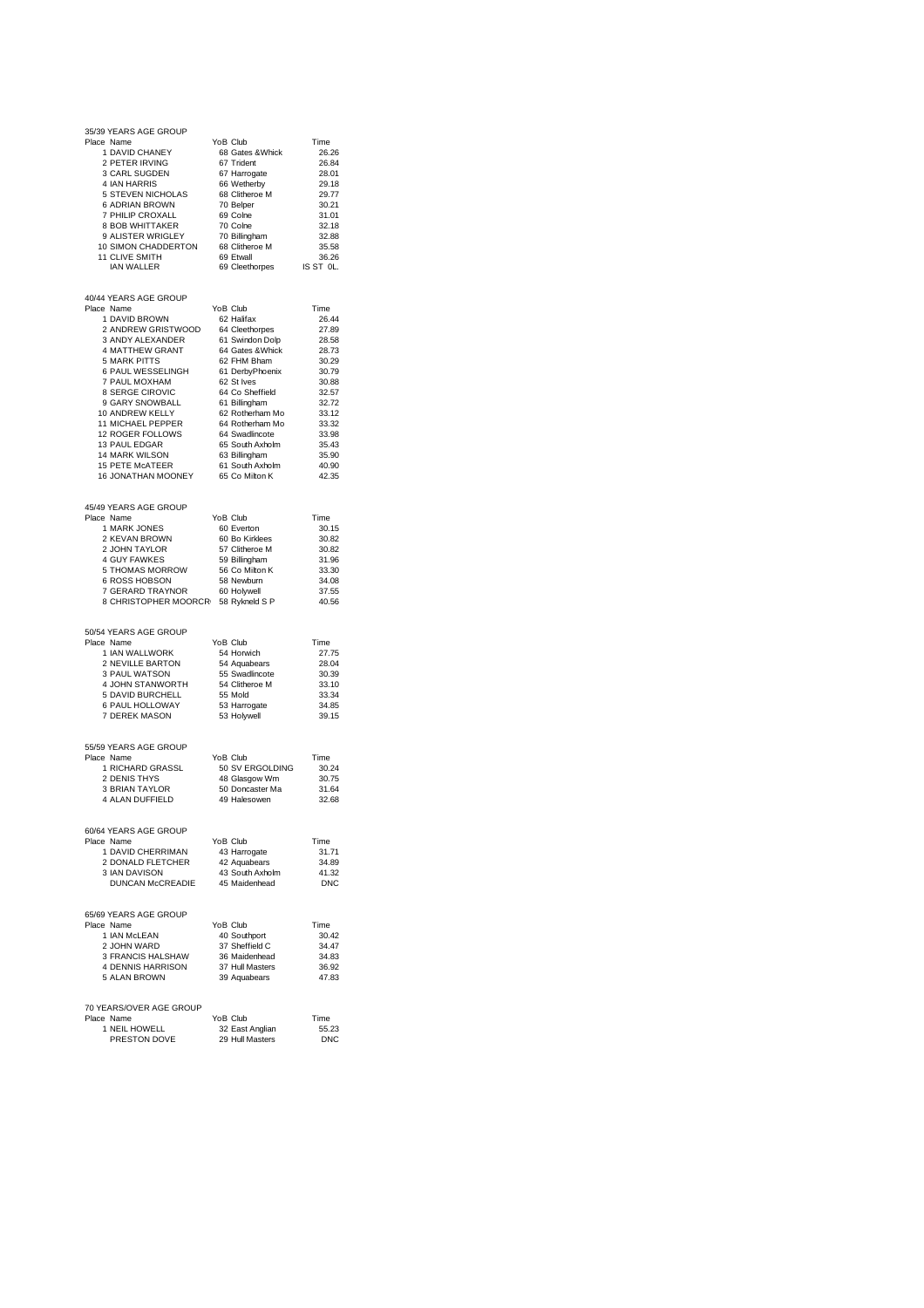#### **EVENT 214 Womens 50m Breaststroke**

| 19/24 YEARS AGE GROUP                                                                                                                                  |                                                            |                    |
|--------------------------------------------------------------------------------------------------------------------------------------------------------|------------------------------------------------------------|--------------------|
| Place Name                                                                                                                                             | YoB Club                                                   | Time<br>38.26      |
| 1 LOUISE MAYNARD<br>2 LORRAINE RIDDLE                                                                                                                  | 85 Swindon Dolp<br>84 Billingham                           | 51.67              |
|                                                                                                                                                        |                                                            |                    |
| 25/29 YEARS AGE GROUP<br>Place Name                                                                                                                    | YoB Club                                                   | Time               |
| 1 TARA THOMPSON                                                                                                                                        | 76 Clitheroe M<br>80 Wetherby                              | 44.40              |
| 2 MICHELLE MORRIS                                                                                                                                      |                                                            | 45.58              |
| 30/34 YEARS AGE GROUP                                                                                                                                  |                                                            |                    |
| Place Name                                                                                                                                             | YoB Club                                                   | Time               |
| 1 SADIE OSBORNE<br>2 EMMA BLOWER                                                                                                                       | 75 Northampton<br>71 Trafford Met                          | 41.78<br>42.47     |
| 3 LINDA DEVANNY                                                                                                                                        | 72 Bradford                                                | 45.62              |
|                                                                                                                                                        |                                                            |                    |
| 35/39 YEARS AGE GROUP<br>Place Name                                                                                                                    | YoB Club                                                   | Time               |
| 1 LYNNE DAWSON                                                                                                                                         | 67 Chapeltown<br>68 Bingham                                | 41.80              |
| 2 LYNDA REDDINGTON                                                                                                                                     |                                                            | 43.35              |
|                                                                                                                                                        |                                                            |                    |
| 40/44 YEARS AGE GROUP<br>Place Name                                                                                                                    | YoB Club                                                   | Time               |
| P TRIME CHANEY<br>2 JACKIE TIMMINS 65 Swadincote<br>3 AMANDA DEWHURST 65 Cliteroe M<br>4 AMANDA DEWHURST 65 Cliteroe M<br>4 AMANDA DEWHURST 63 Sporton |                                                            | 40.87              |
|                                                                                                                                                        |                                                            | 46.88<br>49.97     |
| 4 AUDREY BROWN                                                                                                                                         | 63 Spondon                                                 | 51.77              |
|                                                                                                                                                        |                                                            |                    |
| 45/49 YEARS AGE GROUP<br>Place Name                                                                                                                    | YoB Club                                                   | Time               |
| 1 JULIE RAWSON                                                                                                                                         |                                                            | 45.88              |
| 2 JUDITH PASCALE                                                                                                                                       |                                                            | 47.22<br>52.65     |
| owner RAWSON<br>2 JUDITH PASCALE 67 Soluth Axholm<br>3 CHRISTINE MOORCROFT 59 Rykneld SP                                                               |                                                            |                    |
| 50/54 YEARS AGE GROUP                                                                                                                                  |                                                            |                    |
| Place Name                                                                                                                                             | YoB Club                                                   | Time               |
| 1 JENNIFER MERRITT<br>2 JACKIE HUGHES                                                                                                                  | FOB Club<br>51 Spondon<br>53 Lindum Mink<br>53 Bo Kirklees | 41.10<br>44.80     |
| 3 DIANA KAYE                                                                                                                                           |                                                            | 48.97              |
|                                                                                                                                                        |                                                            |                    |
| 55/59 YEARS AGE GROUP<br>Place Name                                                                                                                    | YoB Club                                                   | Time               |
|                                                                                                                                                        |                                                            |                    |
| 1 SYLVIA GRASSL                                                                                                                                        | 50 SV ERGOLDING                                            | 46.57              |
|                                                                                                                                                        |                                                            |                    |
| 60/64 YEARS AGE GROUP                                                                                                                                  |                                                            |                    |
| Place Name<br>1 DOREEN GORDON                                                                                                                          | YoB Club                                                   | Time<br>52.20      |
| 2 BARBARA ATKINSON                                                                                                                                     | 42 Southport<br>42 Poynton                                 | 1:06.19            |
| 3 JACQUELINE INGRAM                                                                                                                                    | 43 FHM Bham                                                | 1:11.85            |
| 70 YEARS/OVER AGE GROUP                                                                                                                                |                                                            |                    |
| Place Name                                                                                                                                             | YoB Club                                                   | Time               |
| 1 BETTY GRAYSON<br>2 PAULINE BRAND                                                                                                                     | 35 Hull Masters<br>33 FHM Bham                             | 1:05.40<br>1:09.96 |
|                                                                                                                                                        |                                                            |                    |
| EVENT 215 Mixed 120+ 4x1L F.T.                                                                                                                         |                                                            |                    |
| Place Name                                                                                                                                             | YoB Club                                                   | Time               |
| 1 CITY OF SHEFFIELD                                                                                                                                    |                                                            | 2:01.26            |
| 1 CITY OF SHEFFIELD 50 Co Sheffield<br>2 CLITHEROE MASTERS 50 Clitheroe M                                                                              |                                                            | 2:23.75            |
|                                                                                                                                                        |                                                            |                    |
| EVENT 216 Mixed 160+ 4x1L M.T.                                                                                                                         |                                                            |                    |
| Place Name<br>1 BRADFORD SC                                                                                                                            | YoB Club<br>50 Bradford                                    | Time<br>2:21.02    |
| 2 GATESHEAD & WHICKHA 50 Gates & Whick 2:23.37                                                                                                         |                                                            |                    |
| 3 HARROGATE DISTRICT 50 Harrogate 2:29.20<br>4 CLITHEROE MASTERS 50 Clitheroe M 2:36.27                                                                |                                                            | 2:29.20            |
|                                                                                                                                                        |                                                            |                    |
| EVENT 217 Mens 100m Backstroke                                                                                                                         |                                                            |                    |
| 19/24 YEARS AGE GROUP                                                                                                                                  |                                                            |                    |
| Place Name                                                                                                                                             | YoB Club                                                   | Time               |
| 1 JAKUB MELOUN                                                                                                                                         | 84 Halifax                                                 | 1:02.36            |
| 25/29 YEARS AGE GROUP                                                                                                                                  |                                                            |                    |
| Place Name                                                                                                                                             | YoB Club                                                   | Time               |
| 1 JONATHAN AUDIS<br>2 DARREN JACKSON                                                                                                                   | 80 Swindon Dolp<br>77 Wetherby                             | 1:01.58<br>1:13.39 |
|                                                                                                                                                        |                                                            |                    |
| 30/34 YEARS AGE GROUP                                                                                                                                  |                                                            |                    |
| Place Name<br>1 WARREN BEW                                                                                                                             | YoB Club<br>71 Chapeltown                                  | Time<br>1:17.15    |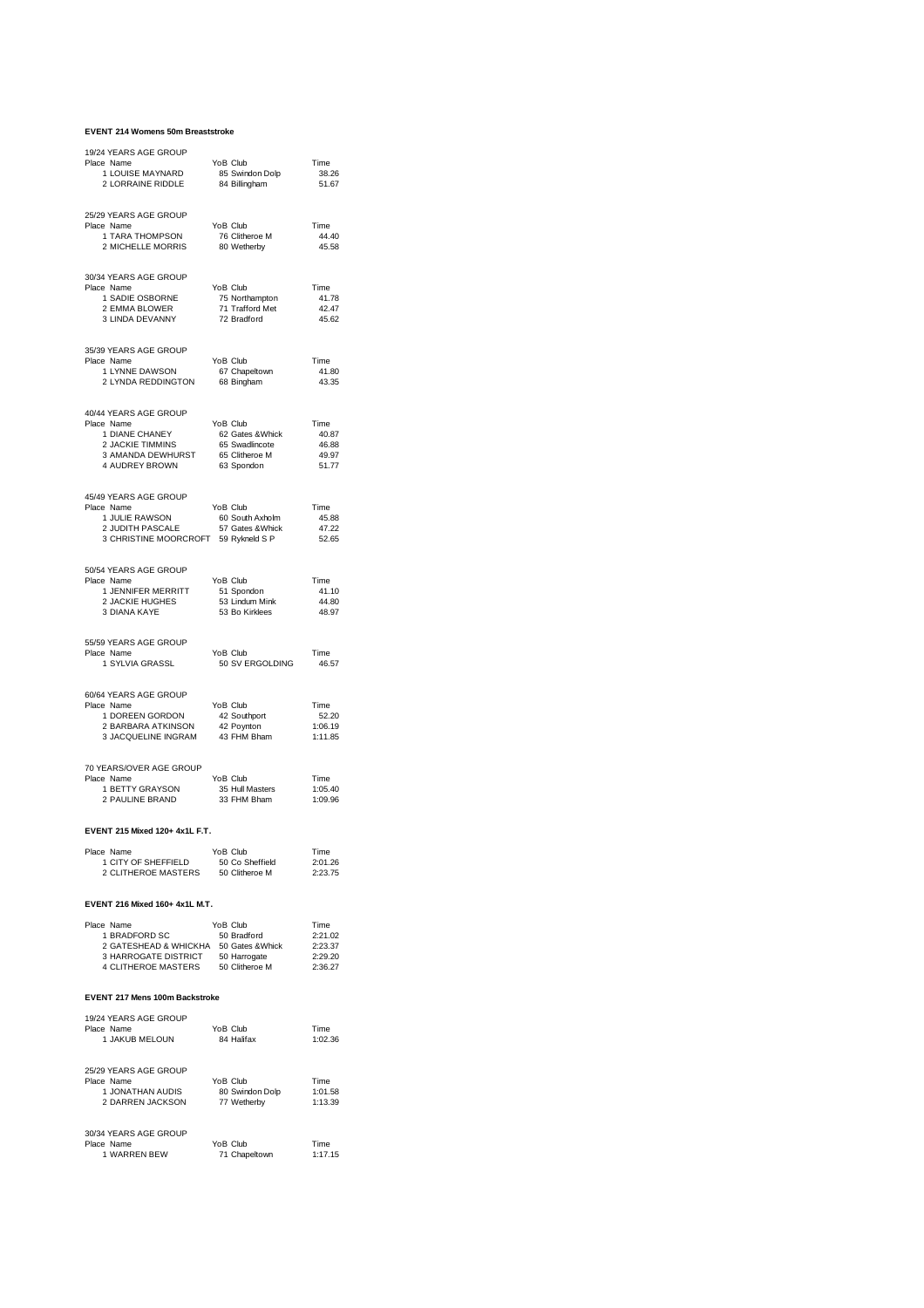| 35/39 YEARS AGE GROUP<br>Place Name<br>r Filme<br>2 A WILSON 2 A WILSON 2 A WILSON 4 1:05.05<br>3 KENNETH HOUSTON 66 Bradford 4 1:17.27<br>4 ALISTER WRIGLEY 70 Billingham |                                                                |                       |
|----------------------------------------------------------------------------------------------------------------------------------------------------------------------------|----------------------------------------------------------------|-----------------------|
|                                                                                                                                                                            |                                                                |                       |
|                                                                                                                                                                            |                                                                |                       |
|                                                                                                                                                                            |                                                                |                       |
| 40/44 YEARS AGE GROUP                                                                                                                                                      |                                                                |                       |
| Place Name<br>1 ROBERT CROWTHER                                                                                                                                            | YoB Club<br>62 Newburn                                         | Time<br>1:22.46       |
|                                                                                                                                                                            |                                                                |                       |
| 45/49 YEARS AGE GROUP<br>Place Name                                                                                                                                        | YoB Club                                                       |                       |
| $\frac{1}{2}$ G ACTON                                                                                                                                                      | 59 Bradford<br>60 Everton                                      | Time<br>1:16.37       |
| 2 MARK JONES                                                                                                                                                               |                                                                | 1:25.00               |
| 55/59 YEARS AGE GROUP                                                                                                                                                      |                                                                |                       |
| Place Name                                                                                                                                                                 | YoB Club                                                       | Time                  |
| 1 RICHARD GRASSL<br>2 PHIL JOHNSTON                                                                                                                                        | 1 Ime<br>50 SV ERGOLDING 1:21.95<br>48 Gates & Whick 1:49.07   |                       |
|                                                                                                                                                                            |                                                                |                       |
| 60/64 YEARS AGE GROUP                                                                                                                                                      |                                                                |                       |
| Place Name<br>1 IAN DAVISON                                                                                                                                                | YoB Club<br>43 South Axholm                                    | Time<br>1:46.62       |
|                                                                                                                                                                            |                                                                |                       |
| 65/69 YEARS AGE GROUP                                                                                                                                                      |                                                                |                       |
| $1$ BILL MOORE<br>Place Name                                                                                                                                               | YoB Club<br>37 Halifax                                         | Time<br>1:40.89       |
| 2 MICHAEL KELLY                                                                                                                                                            | 36 Rotherham Mo                                                | 1:41.09               |
|                                                                                                                                                                            |                                                                |                       |
| 70 YEARS/OVER AGE GROUP<br>Place Name                                                                                                                                      | YoB Club                                                       | Time                  |
| e Name<br>1 PRESTON DOVE                                                                                                                                                   | 29 Hull Masters                                                | 2:35.46               |
| EVENT 218 Womens 100m Butterfly                                                                                                                                            |                                                                |                       |
|                                                                                                                                                                            |                                                                |                       |
| 19/24 YEARS AGE GROUP<br>Place Name                                                                                                                                        | YoB Club                                                       | Time                  |
| e Name<br>1 SUSAN MORRIS<br>PAULA BOOTH<br>PAULA BOOTH                                                                                                                     | 81 Modernians<br>83 Harrogate                                  | 1:09.13<br><b>DNC</b> |
|                                                                                                                                                                            |                                                                |                       |
| 30/34 YEARS AGE GROUP<br>Place Name                                                                                                                                        |                                                                |                       |
| Place Name<br>1 NICOLA LATTY                                                                                                                                               | YoB Club<br>71 Oundle                                          | Time<br>1:09.97       |
|                                                                                                                                                                            |                                                                |                       |
| 35/39 YEARS AGE GROUP                                                                                                                                                      |                                                                |                       |
| Place Name<br>1 RUTH RHODES                                                                                                                                                | YoB Club<br>68 Bradford<br>70 Co Norwich                       | Time<br>1:24.23       |
| 2 GIOVANNA BERTOLDI                                                                                                                                                        |                                                                | 1:29.53               |
| 40/44 YEARS AGE GROUP                                                                                                                                                      |                                                                |                       |
| Place Name                                                                                                                                                                 | YoB Club                                                       | Time                  |
| <b>TRACY BARNES</b>                                                                                                                                                        | 64 Newton Hall                                                 | <b>DNC</b>            |
| 45/49 YEARS AGE GROUP                                                                                                                                                      |                                                                |                       |
| Place Name                                                                                                                                                                 | YoB Club                                                       | Time                  |
| 1 JUDY HATTLE<br>2 TAMSIN JAGGS                                                                                                                                            | 1.09.56<br>60 Gates & Whick 1.09.56<br>60 Camden Swiss 1.20.99 |                       |
| TAMSIN JAGGS 60 Camden S<br>ROSANNA COUSINS 60 Southport                                                                                                                   |                                                                | <b>DNC</b>            |
| 60/64 YEARS AGE GROUP                                                                                                                                                      |                                                                |                       |
| Place Name<br>1 DOREEN GORDON                                                                                                                                              | YoB Club                                                       | Time<br>2:00.06       |
| 2 JUDITH PEACE                                                                                                                                                             | 42 Southport<br>42 FHM Bham                                    | 3:01.74               |
| EVENT 219 Mens 200m Freestyle                                                                                                                                              |                                                                |                       |
|                                                                                                                                                                            |                                                                |                       |
| 19/24 YEARS AGE GROUP<br>Place Name                                                                                                                                        | YoB Club                                                       | Time                  |
| 1 MATT THOMAS<br>Name TOB Club<br>MATT THOMAS 83 Leamington<br>DOUGLAS ALEXANDER 86 Swindon Dolp                                                                           |                                                                | 2:09.68<br>DNC        |
|                                                                                                                                                                            |                                                                |                       |
| 25/29 YEARS AGE GROUP                                                                                                                                                      |                                                                |                       |
| Place Name<br>ANDI MANLEY                                                                                                                                                  | YoB Club<br>77 Swindon Dolp                                    | Time<br><b>DNC</b>    |
|                                                                                                                                                                            |                                                                |                       |
| 30/34 YEARS AGE GROUP                                                                                                                                                      |                                                                |                       |
| Place Name<br>1 JOHN PICKLES                                                                                                                                               | YoB Club<br>71 Skipton                                         | Time<br>2:24.04       |
| 2 ADRIAN WORTON                                                                                                                                                            |                                                                |                       |
| 3 ANDREW BUTLER                                                                                                                                                            | 71 Halesowen<br>75 Halesowen                                   | 2:31.64<br>2:34.42    |